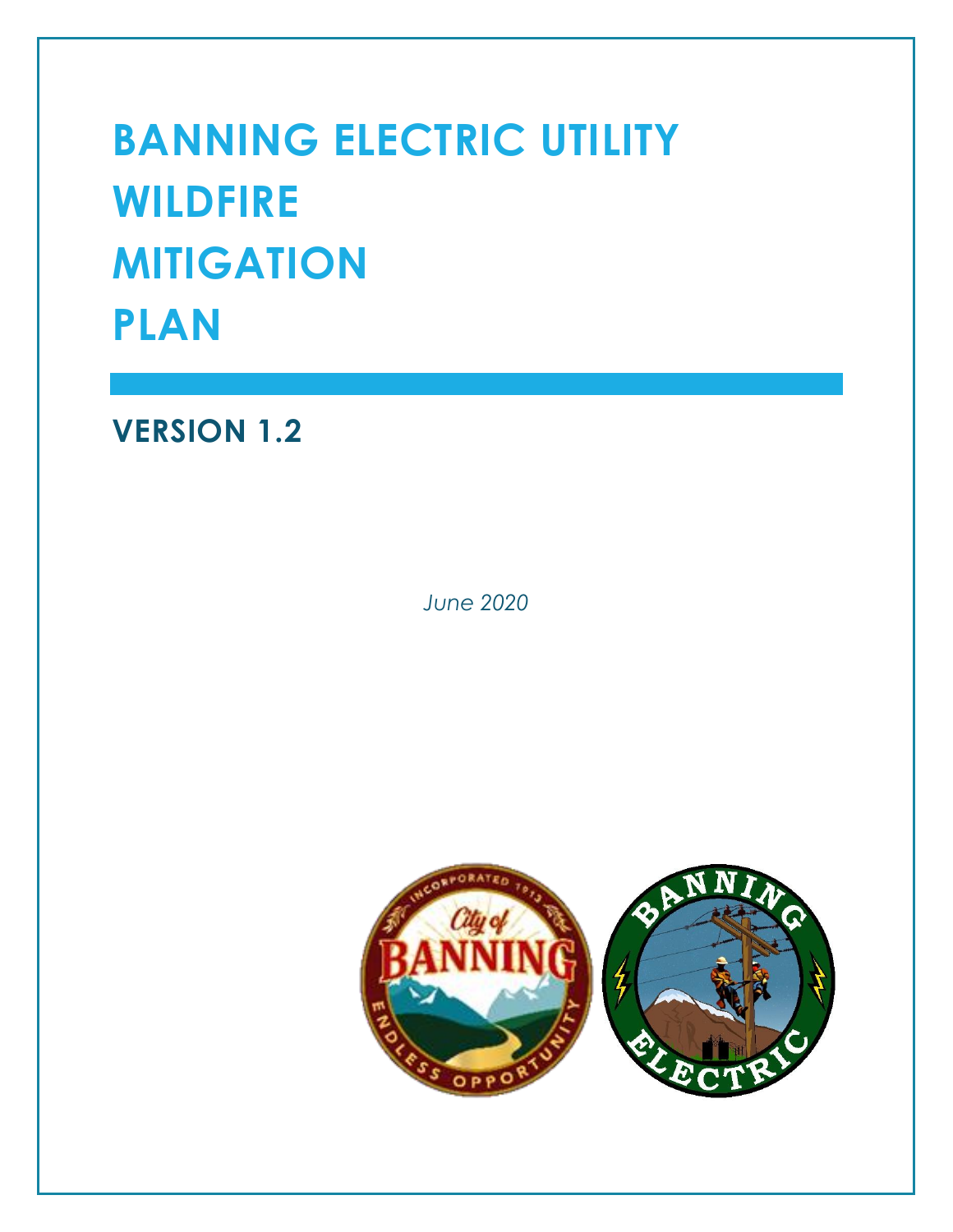# **TABLE OF CONTENTS**

| I.   |                                                                                       |
|------|---------------------------------------------------------------------------------------|
| Α.   |                                                                                       |
| Β.   |                                                                                       |
| С.   |                                                                                       |
| Ⅱ.   |                                                                                       |
| А.   |                                                                                       |
| В.   |                                                                                       |
| С.   |                                                                                       |
| III. |                                                                                       |
| Α.   |                                                                                       |
| В.   |                                                                                       |
| C.   |                                                                                       |
| D.   |                                                                                       |
| Ε.   |                                                                                       |
| F.   |                                                                                       |
| IV.  | Wildfire Risks and Drivers associated with design, construction, operation, and       |
| Α.   | Particular Risks and Risk Drivers Associated With Topographic and Climatological Risk |
| В.   | Enterprisewide Safety Risks<br>20                                                     |
| C.   |                                                                                       |
| V.   |                                                                                       |
| А.   |                                                                                       |
| Β.   |                                                                                       |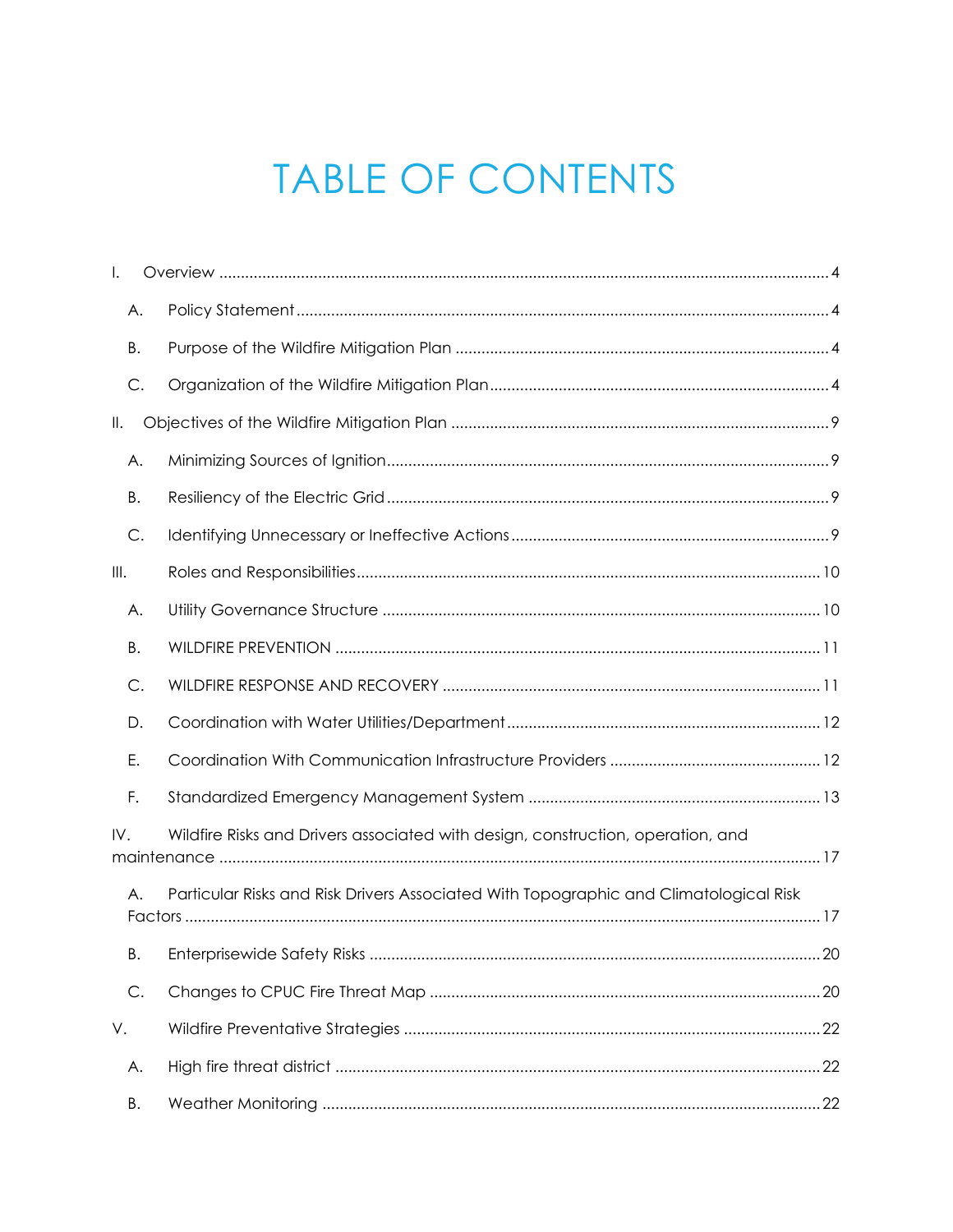| $\mathsf{C}.$ |  |
|---------------|--|
| D.            |  |
| Ε.            |  |
| F.            |  |
| G.            |  |
| Η.            |  |
| 1.            |  |
| 2.            |  |
| VI.           |  |
| VII.          |  |
| VIII.         |  |
| А.            |  |
|               |  |
|               |  |
| В.            |  |
| C.            |  |
| D.            |  |
| Ε.            |  |
| IX.           |  |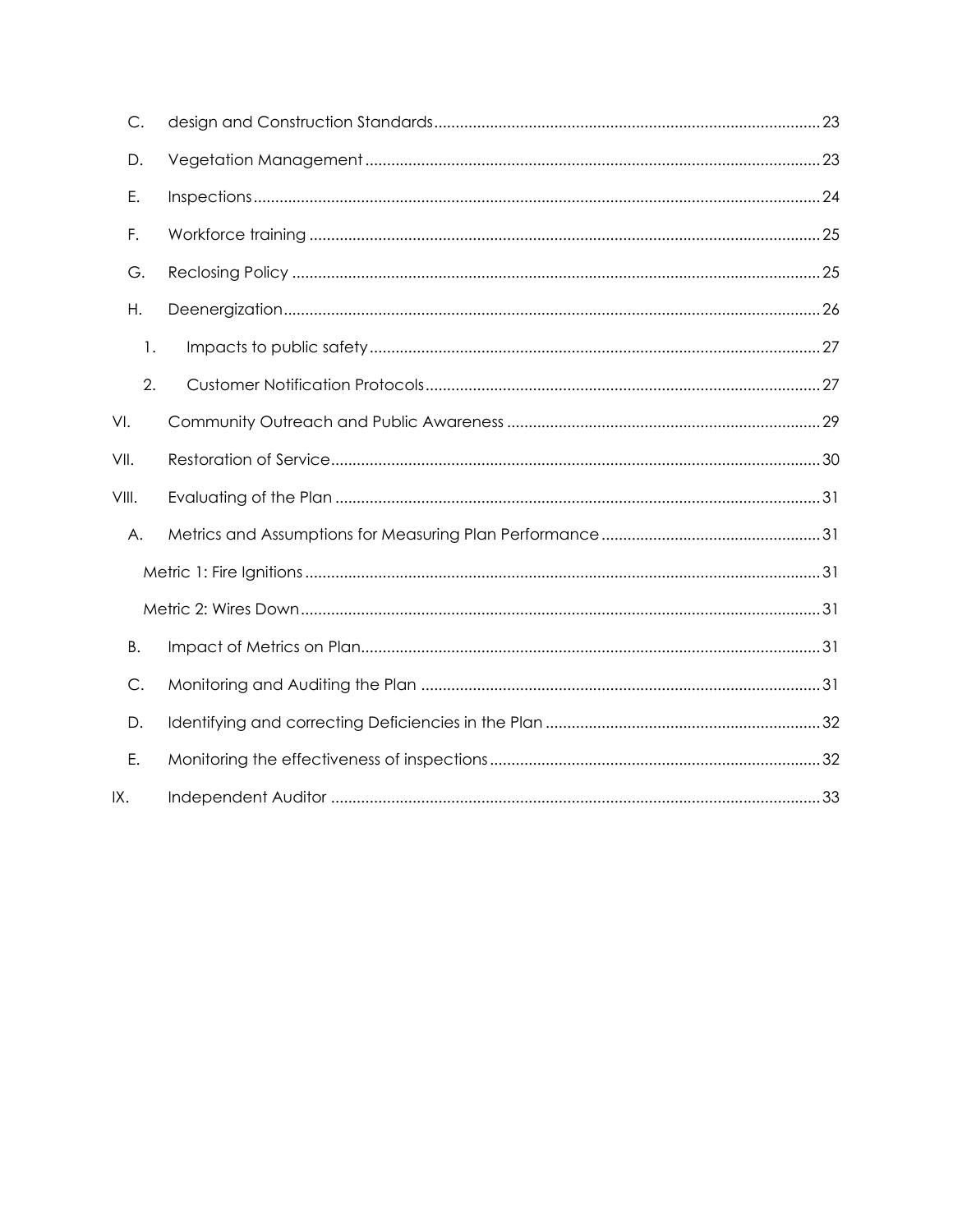# <span id="page-3-1"></span><span id="page-3-0"></span>**I. OVERVIEW**

#### A. POLICY STATEMENT

Banning Electric Utility's (BEU) overarching goal is to provide safe, reliable, and economic electric service to its local community. In order to meet this goal, BEU constructs, maintains, and operates its electrical lines and equipment in a manner that minimizes the risk of catastrophic wildfire posed by its electrical lines and equipment.

#### B. PURPOSE OF THE WILDFIRE MITIGATION PLAN

<span id="page-3-2"></span>This Wildfire Mitigation Plan describes the range of activities that BEU is taking to mitigate the threat of power-line ignited wildfires, including its various programs, policies, and procedures. This plan is subject to direct supervision by the Banning City Council and is implemented by the BEU Electric Utility Director. This plan complies with the requirements of Public Utilities Code section 8387 for publicly owned electric utilities to prepare a wildfire mitigation plan by January 1, 2020, and annually thereafter.

BEU is a department within the City of Banning. The City of Banning contracts with CAL Fire/Riverside County Fire Department for all fire department related services. BEU has collaborated with the City's fire prevention personnel to compile a program for patrol and vegetation clearance within the City and Utility's territory that is most susceptible to wildfire. BEU and CAL Fire have identified approximately 173 utility poles that are within the high fire threat district within BEU's service territory. Since this identification was made, BEU has dedicated service crews to patrolling these areas while also utilizing on-call vegetation management services to ensure that the overhead conductors are clear from as many possible impacts.

CAL Fire creates its own fire-fighting plan for areas within the state's responsibility as well as within Banning city limits due to CAL Fire being the city's contracted Fire Agency. This plan was developed utilizing information about higher risk areas identified within the State Fire Map.

#### C. ORGANIZATION OF THE WILDFIRE MITIGATION PLAN

<span id="page-3-3"></span>Senate Bill 1028 requires all electric utilities to construct, maintain and operate its electrical lines and equipment in a manner that minimizes the risk of wildfire posed by this equipment. SB 1028 (that modifies an earlier wildfire mitigation bill, SB 901) and AB 1054 requires each POU develop and submit a Wildfire Mitigation Plan (WMP) to a new state agency, tentatively named the California Wildfire Safety Advisory Board (CWSAB), for review and approval by July 1, 2020 and update the plan comprehensive every three years. The WPMP must include:

- (1) An accounting of the responsibilities of persons responsible for executing the plan.
- (2) The objectives of the plan.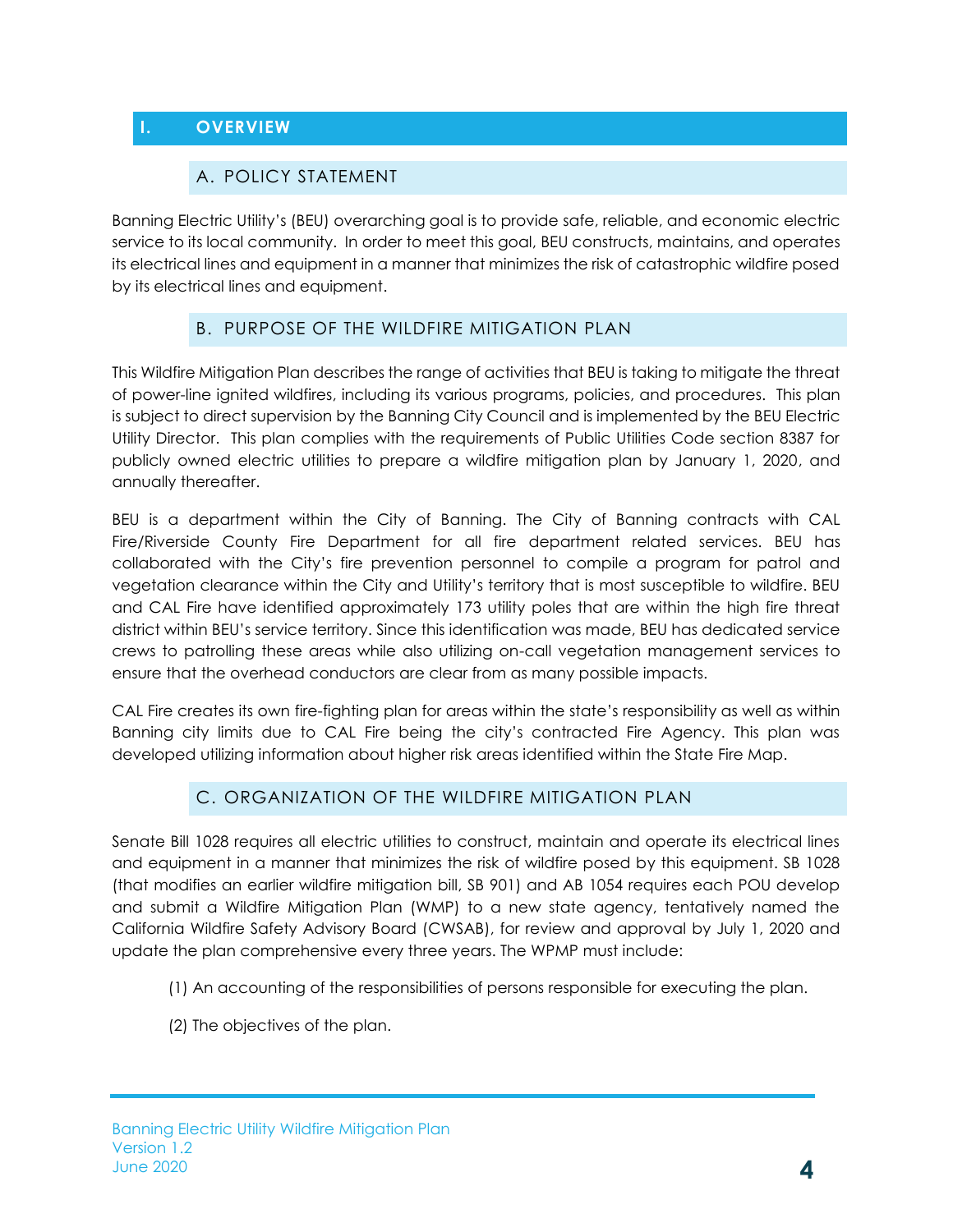(3) A description of the preventive strategies and programs adopted by the electrical corporation to minimize the risk of its electrical lines and equipment causing catastrophic wildfires.

(4) A description of the metrics the electrical corporation plans to use to evaluate the plan's performance and the assumptions that underlie the use of those metrics.

(5) A discussion of how the application of previously identified metrics to previous plan performances has informed the plan.

(6) A description of the processes and procedures the electrical corporation will use to do the following:

(A) How the utility intends to monitor and audit the implementation of the plan.

(B) How the utility will identify any deficiencies in the plan or the plan's implementation and correct those deficiencies.

(C) How the utility will monitor and audit the effectiveness of electrical line and equipment inspections, including inspections performed by contractors, carried out under the plan and other applicable statutes and commission rules.

(7) Any other information that the commission may require.

In 2018 the CPUC completed the development of the statewide Fire Threat Map, also known as Fire Map 2 (Figure 1), that designates areas of the state at an elevated risk of electric line-ignited wildfires. This updated map incorporated historical fire data, fire-behavior modeling, and assessments of fuel, weather modeling, and host of other factors. The map development and approval process involved detailed review by the relevant utility staff and local fire officials, a peer review process, and ultimate approval by a team of technical experts led by CAL Fire.

The CPUC's Fire Threat Map includes three Tiers/Levels of fire threat risk. Tier 1 consists of areas that have the lowest hazards and risks. Tier 2 consists of areas on the CPUC Fire Threat Map where there is an *elevated risk* for destructive utility-associated wildfires. Finally, Tier 3 consists of areas on the CPUC Fire-Threat Map where there is an *extreme risk* for destructive utility-associated wildfires.

SB 1028 was enacted prior to the adoption of the CPUC's Fire Threat Map and does not reference the tiers of fire risk. However, BEU staff believe that the Fire Threat Map is the best source of data for determining whether there is significant risk of wildfire resulting from electrical lines or equipment. The Fire Threat Map incorporates historical fire data and received extensive input from electric utility staff and fire officials.

The CPUC's Fire Threat Map (Figure 2) for BEU identifies four primary areas of wildfire potential within Banning, a Tier 2 threat level within the site of the Rancho San Gorgonio Development, a tier 2 level in East Banning north and South of the Banning Airport, a Tier 2 threat level within the Communication Hill, Gilman Ranch and Sunnyslope Cemetery areas, and a Tier 3 threat level in the Banning Canyon and Mias Canyon areas. There is also a short stretch of transmission line (0.9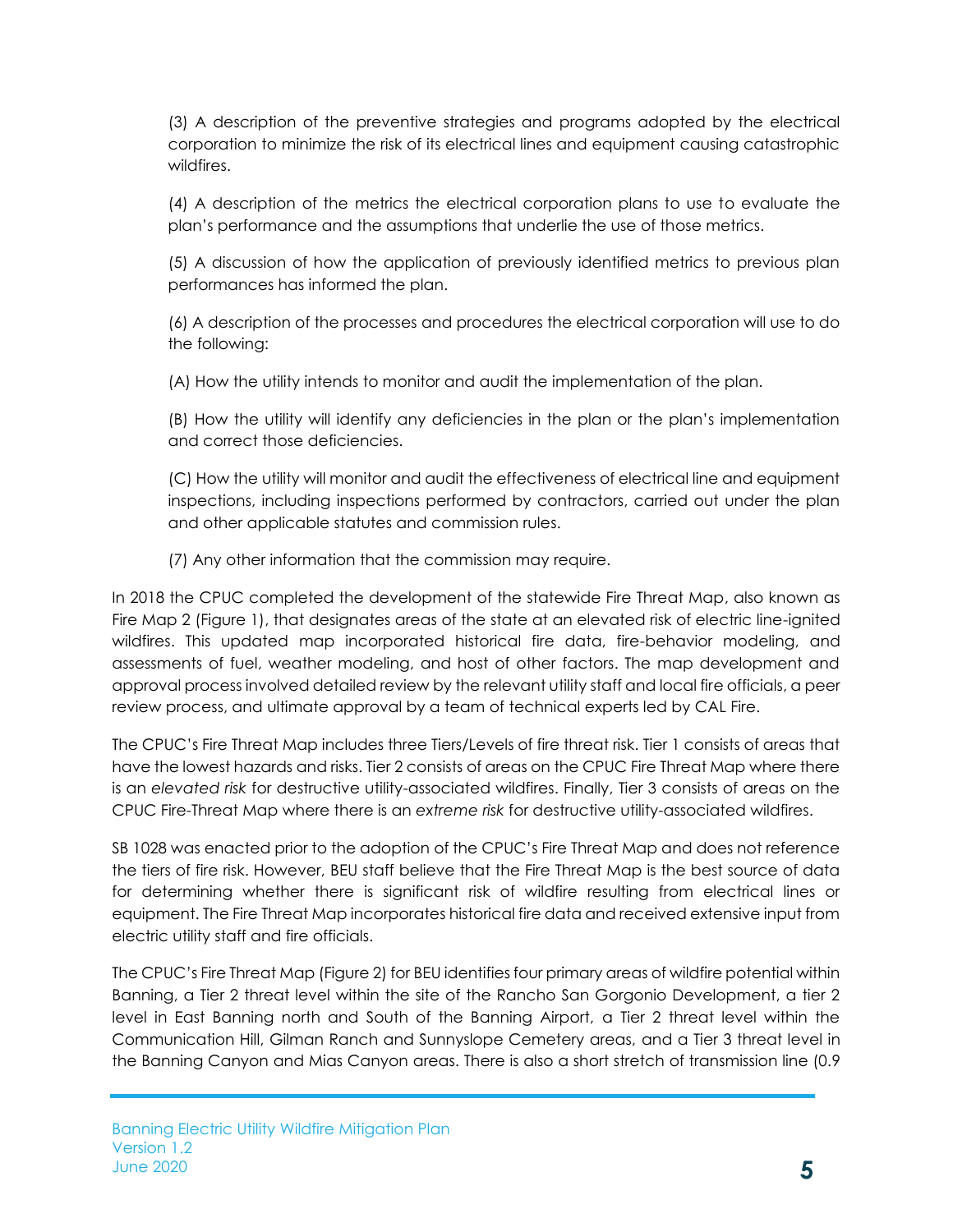miles long) in an open area south of the I-10 Freeway between Sunset Avenue and South Highland Home Road that is in a Tier 2 threat level area.



**Figure 1 CPUC Fire Map 2**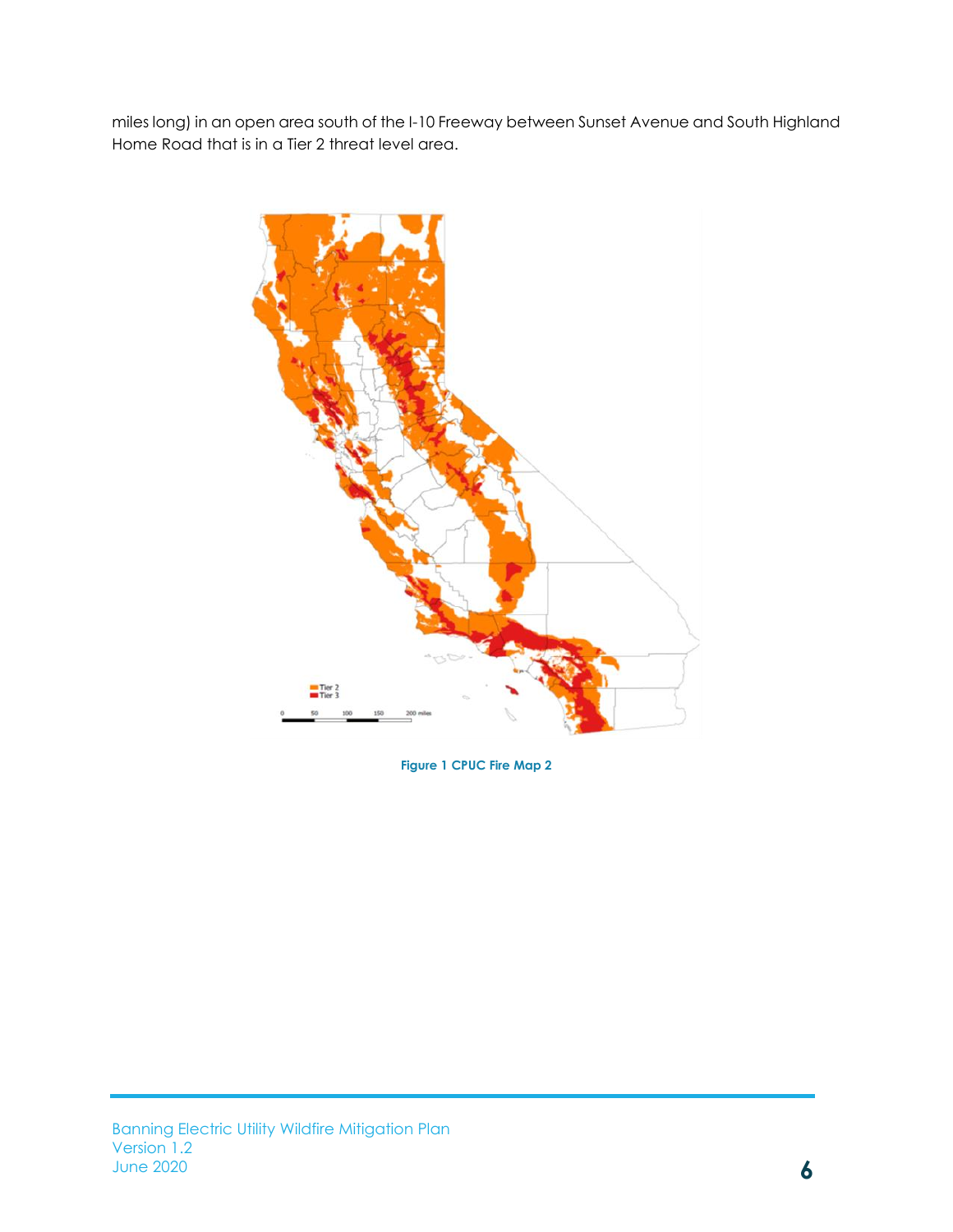

**Figure 2 Fire Map 2 - BEU Service Territory**

Conversely, the California Department of Forestry and Fire Protection's Fire and Resource Assessment Program (FRAP) had also developed a map in 2008 and then revised in 2012, also known as the FRAP Map, that depicts areas of California where there is an elevated hazard for the ignition and rapid spread of power-line fires due to strong winds, abundant dry vegetation, and other environmental conditions. This map (Figure 3) identifies areas of wildfire potential within Banning's Local Responsibility Area. Banning and Mias Canyon areas, a portion of area along the boundary of North Hathaway Street, areas within Gilman Ranch and near Sunnyslope Cemetery, and an area in southeast Banning south of Wesley Street and Smith Creek as Very High Fire Hazard Severity Zones (VHFHZs).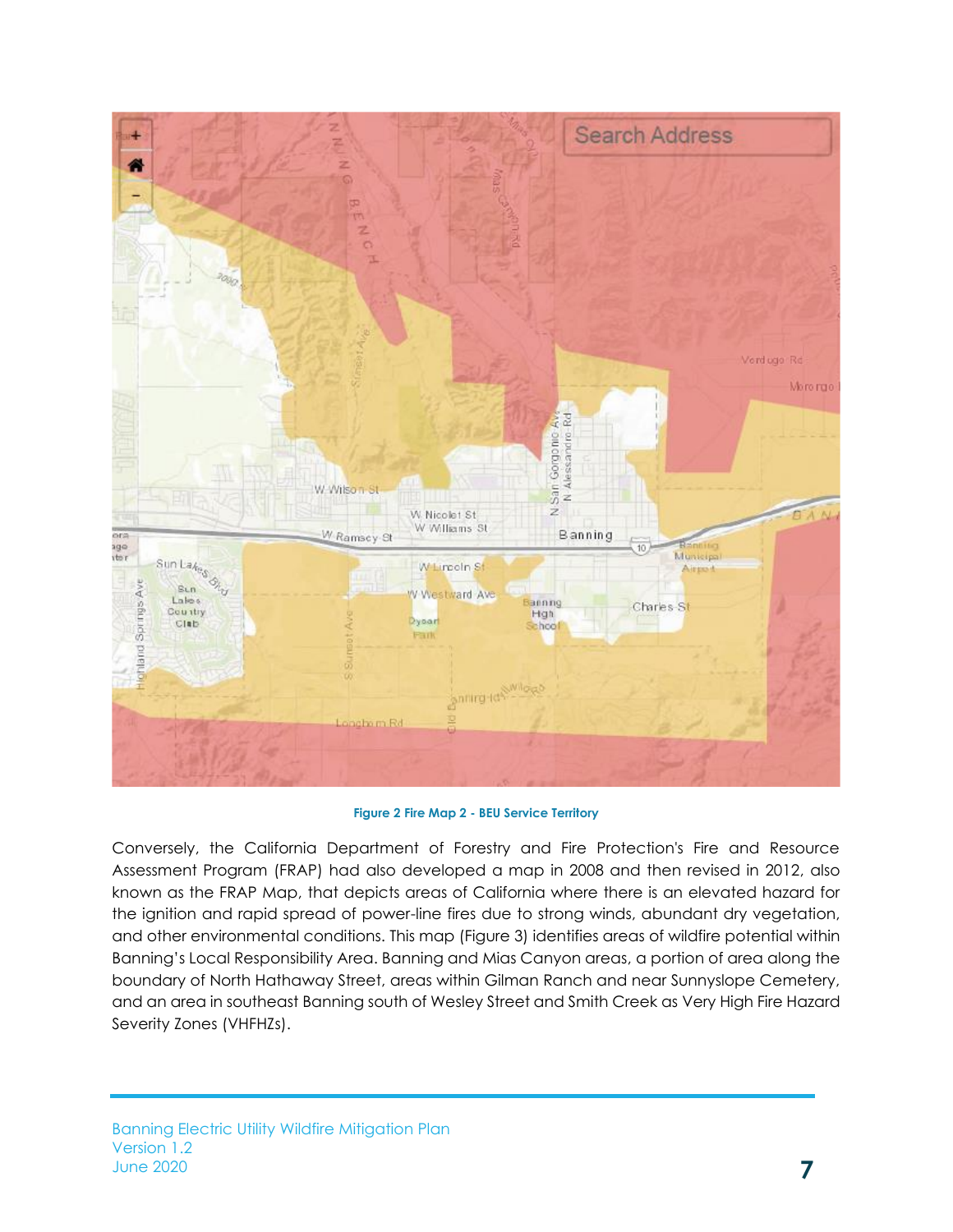

**Figure 3 FRAP Map - BEU Service Territory**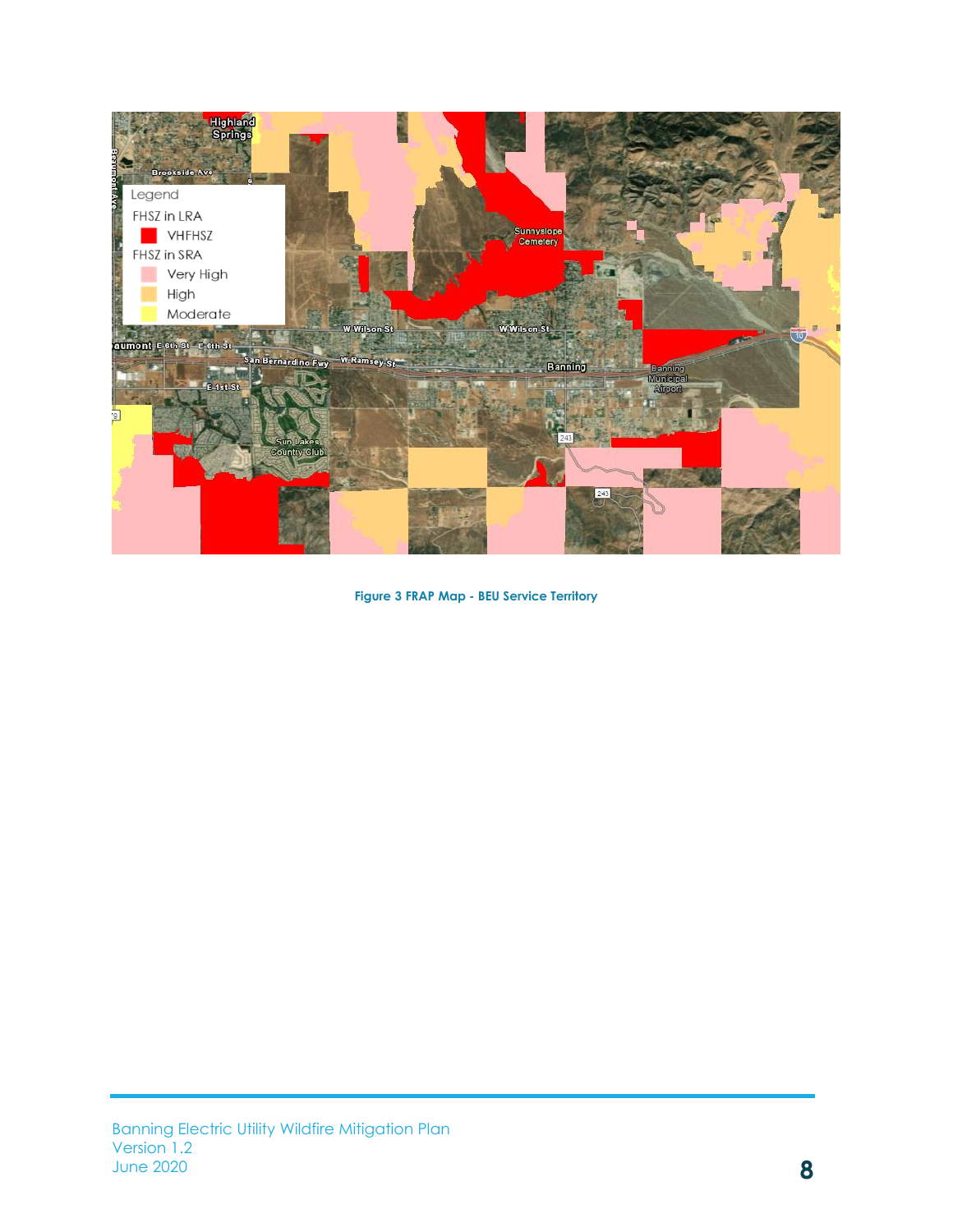# <span id="page-8-1"></span><span id="page-8-0"></span>**II. OBJECTIVES OF THE WILDFIRE MITIGATION PLAN**

#### A. MINIMIZING SOURCES OF IGNITION

The primary goal of this Wildfire Mitigation Plan is to minimize the probability that BEU's transmission and distribution system may be the origin or contributing source for the ignition of a fire. BEU has evaluated the prudent and cost-effective improvements to its physical assets, operations, and training that can help to meet this objective. BEU will implement those changes consistent with this evaluation.

#### B. RESILIENCY OF THE ELECTRIC GRID

<span id="page-8-2"></span>The secondary goal of this Wildfire Mitigation Plan is to improve the resiliency of the electric grid. As part of the development of this plan, BEU assesses new industry practices and technologies that will reduce the likelihood of an interruption (frequency) in service and improve the restoration (duration) of service.

# C. IDENTIFYING UNNECESSARY OR INEFFECTIVE ACTIONS

<span id="page-8-3"></span>The final goal for this Wildfire Mitigation Plan is to measure the effectiveness of specific wildfire mitigation strategies. Where a particular action, program component, or protocol is determined to be unnecessary or ineffective, BEU will assess whether a modification or replacement is merited. This plan will also help determine if more cost-effective measures would produce the same or improved results.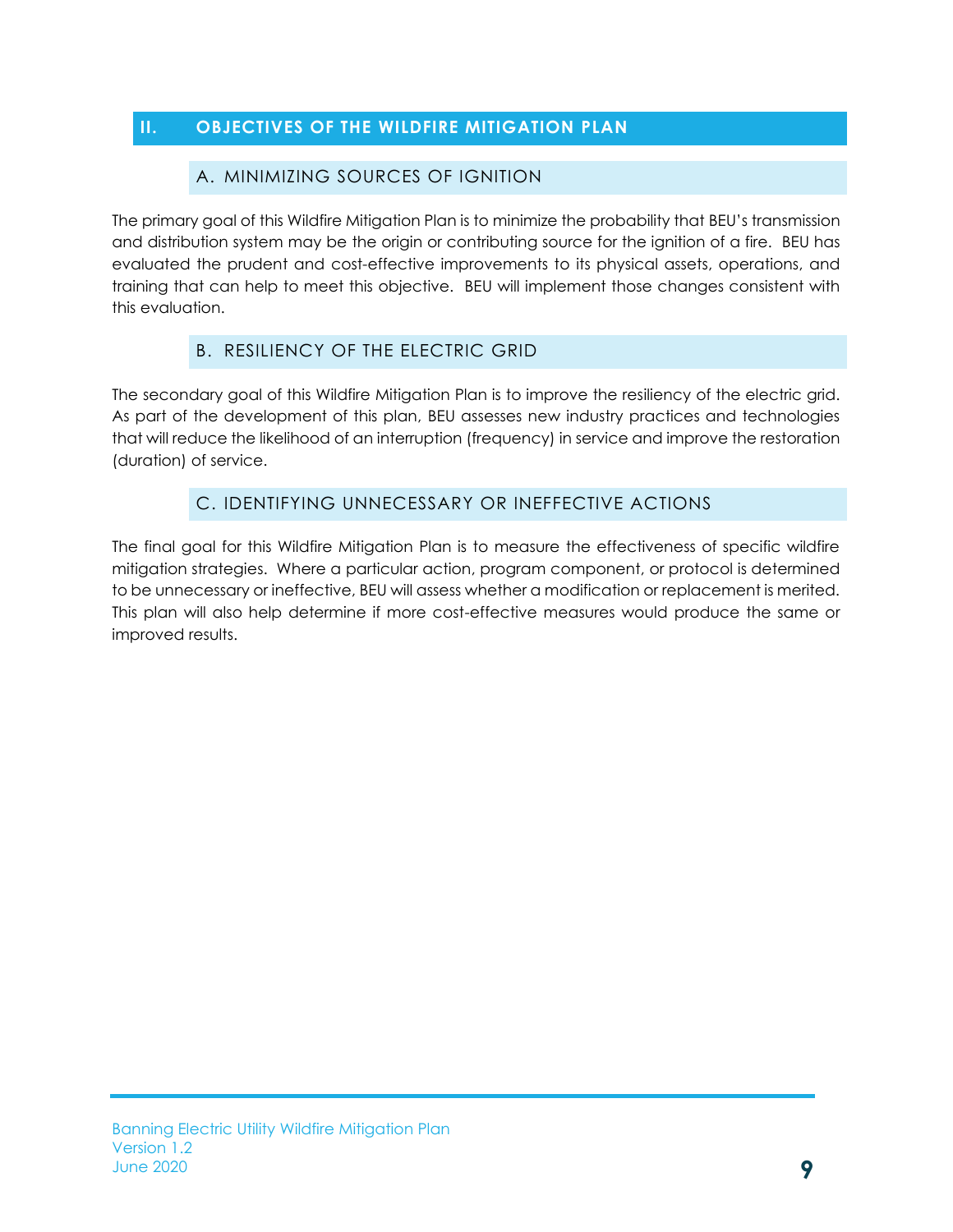## <span id="page-9-1"></span><span id="page-9-0"></span>**III. ROLES AND RESPONSIBILITIES**

#### A. UTILITY GOVERNANCE STRUCTURE

BEU's organization chart is shown below:

# **City of Banning - Electric Utility Department**



The BEU staff that have explicit responsibilities for wildfire prevention activities include:

Electric Utilities Director: Assumes overall responsibility for BEU's planning and mitigation activities, including maintaining compliance with state and federal safety and operating requirements.

Electric Operations Manager: Responsible for the safe operation of the BEU's 12.47 kV and below lines and equipment. The Electric Operations Manager supervises the BEU's linemen and is primarily responsible for ensuring that the lines are inspected, and a data base of pole and equipment inspections and O&M is maintained. The Electric Operations Manager is responsible for safety programs, including wildfire prevention training and evaluation and installation of new protective equipment to reduce fire risk.

Electrical Engineering Manager: Responsible for the reliable operation of the BEU's 34.5 kV transmission system and BEU's six 34.5/12 kV substations. This individual maintains compliance with federal, state and local fire management personnel to ensure that appropriate preventive measures are in place.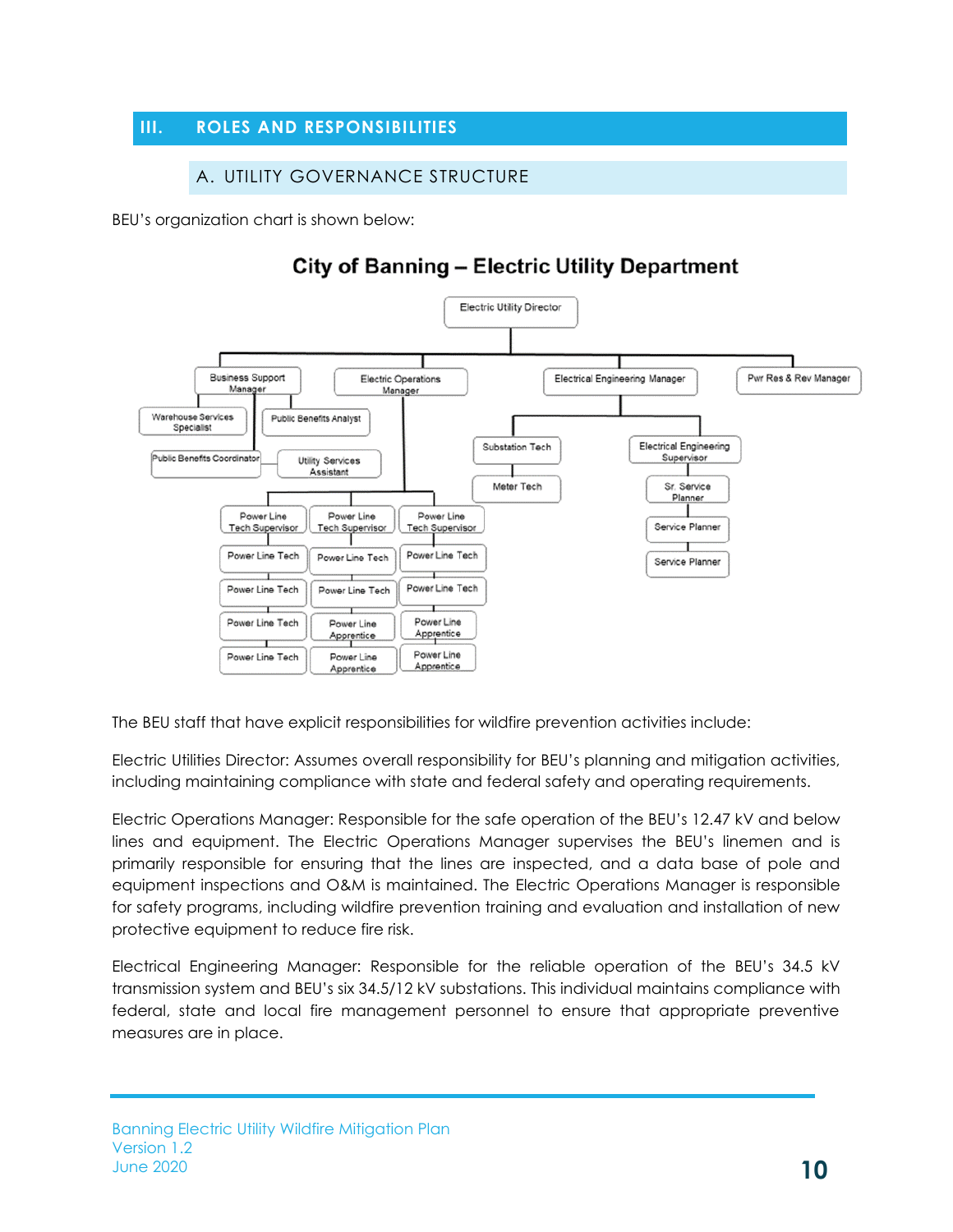Electrical Engineering Supervisor: Responsible for management of the WMP, tracking of wildfire mitigation efforts, leads research of new technological developments related to wildfire mitigation, acts as the liaison between BEU and other stakeholders of the WMP. The Electrical Engineering Supervisor also manages the design and analysis functions of the electric distribution system.

# B. WILDFIRE PREVENTION

<span id="page-10-0"></span>BEU's overall responsibility is to provide safe, reliable and sustainable and energy to its customers. The main responsibilities of BEUs' wildfire prevention objective include:

- Operating system in a manner that will minimize potential wildfire risks.
- Taking all reasonable and practicable actions to minimize the risk of a catastrophic wildfire caused by BEU electric facilities.
- Coordinating with federal, state, and local fire management personnel as necessary or appropriate to implement BEU's Wildfire Mitigation Plan.
- Immediately reporting fires, pursuant to existing BEU practices and the requirements of this Wildfire Mitigation Plan.
- Taking corrective action when the staff witnesses or is notified that fire protection measures have not been properly installed or maintained.
- Complying with relevant federal, state, and industry standard requirements, including the industry standards established by the California Public Utilities Commission.
- Collecting and maintaining wildfire data necessary for the implementation of this Wildfire Mitigation Plan.
- Providing regular training programs for all employees having obligations for implementation of this Wildfire Mitigation Plan.

BEU has evaluated practical and feasible improvements to its physical assets to reduce the fire hazard due to BEU's equipment. BEU's response has been to:

- significantly increase vegetation removal in the elevated threat areas;
- increase the number of patrols during red-flag periods to check for downed lines and broken or damaged poles and cross-arms;
- install expulsion-limiting fuses and avian protection at pole connections as a standard practice, and
- pilot a project to inspect and take inventory of all the 12.47 and 34.5/69 kV circuits which will aid in the adoption of a more rigorous inspection program for circuits located in the elevated threat areas.

#### C. WILDFIRE RESPONSE AND RECOVERY

<span id="page-10-1"></span>Whether or not Banning's Emergency Operations Plan is put into action, BEU emergency respondents have an obligation to communicate directly with local field level emergency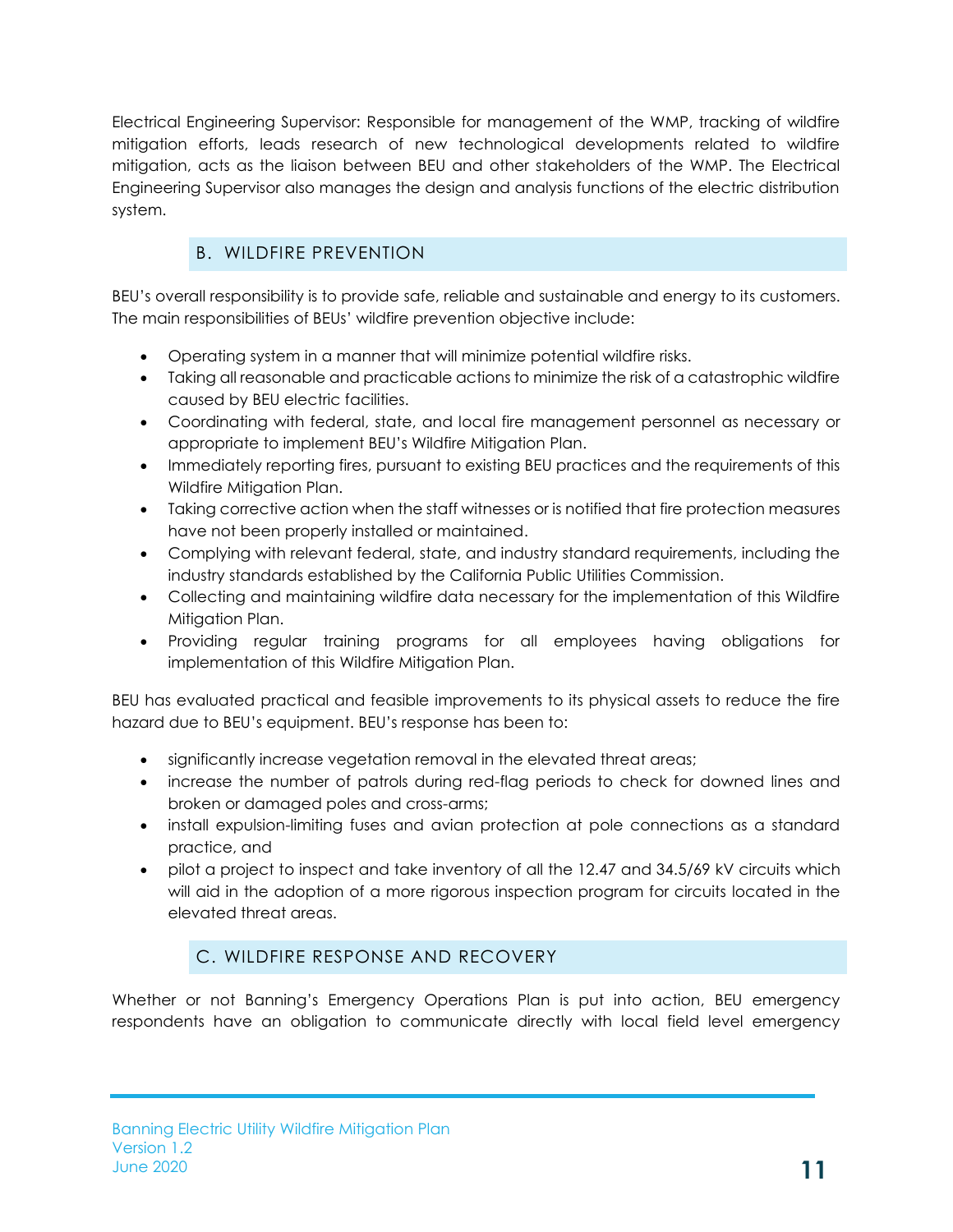response personnel as well as with local government officials during an apparent emergency event.

BEU staff have the following obligations regarding fire prevention, response and investigation:

- Take all reasonable and practicable actions to prevent and suppress fires resulting from BEU electric facilities.
- Follow BEU protocols during Red Flag Warnings.

# D. COORDINATION WITH WATER UTILITIES/DEPARTMENT

<span id="page-11-0"></span>BEU coordinates either directly with the Water/Wastewater Superintendent regarding information and implementation of strategies directly related to wildfire mitigation efforts. This communication would usually be elevated to the Public Works Director who oversees the Water/Wastewater Division during an actual wildfire event to ensure that all levels of management are informed of mitigation procedures and any fire-fighting activity that may be present within City limits that may affect power to water/wastewater resources.

# E. COORDINATION WITH OTHER POWER AND COMMUNICATION INFRASTRUCTURE PROVIDERS

#### <span id="page-11-1"></span>Coordination with Southern California Edison (SCE)

SCE has 220, 115, and 33 kV lines within BEU's service territory. SCE has developed their own Wildfire Prevention and Mitigation Plan detailing their plans for preventing any wildfire events and BEU and SCE are cooperating to reduce any impacts of the SCE plan on Banning customers.

Banning receives all its power imports SCE's 115 kV transmission lines from El Casco Substation to SCE's Banning Substation. SCE also has the ability to feed Banning through three other 115kV transmission lines from Zanja, Maraschino, or Devers Substations to SCE's Banning Substation. There are six 33 kV lines out of Banning Substation. Three of these lines (Dysart, Saddleback, and Stubby) serve SCE customers outside BEU's service territory, with the remaining three serving Banning loads. SCE has performed system studies to determine what would happen to Banning residents if different combinations of these three lines serving Banning were interrupted.

Depending upon the circuit interrupted, Banning could see up to two-thirds of its load dropped. Banning does not currently utilize any internal generation that could make up the capacity shortfall, which could cause significant impacts on Banning's customers.

As a result, BEU and SCE will need to develop protocols for inspecting and energizing SCE lines that have tripped or been purposely de-energized during red flag periods. Development of these protocols are a high priority by both SCE and BEU.

Coordination with Communication Infrastructure Providers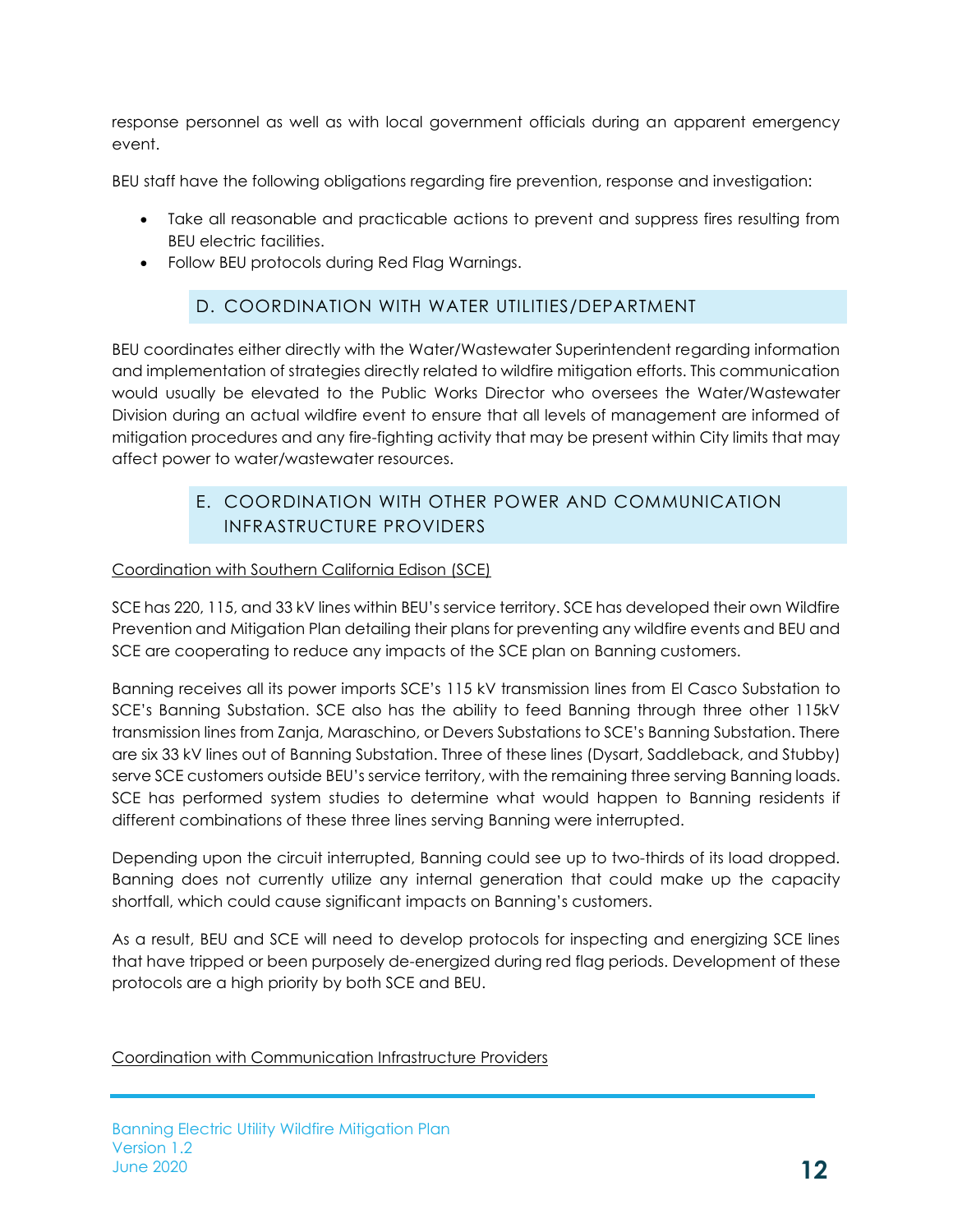BEU has a direct relationship with communications providers such as Verizon, Frontier, AT&T, Charter, Time Warner, MCI and others. Most communications regarding removal or upgrade of overhead utilities is handled through a Joint Pole Authorization (JPA) process. The JPA tracks the progress of changes to utility (joint pole owner) connections at any given pole and tracks the costs associated with specific changes or upgrades. The changes include but are not limited to new attachments, replacement of existing attachments, pole inspections, and removal of utility poles to convert to underground construction.

When communications with these companies are of an urgent matter, for instance in a high risk or red flag weather condition or if there is damage present at a utility pole, direct communication is required in order to assess all conditions and prepare for emergency. First responders are supplied with all of the direct contact information for these companies.

#### F. STANDARDIZED EMERGENCY MANAGEMENT SYSTEM

<span id="page-12-0"></span>As a local governmental agency, <sup>1</sup> BEU has planning, communication, and coordination obligations pursuant to the California Office of Emergency Services' Standardized Emergency Management System ("SEMS") Regulations,<sup>2</sup> adopted in accordance with Government Code section 8607. The SEMS Regulations specify roles, responsibilities, and structures of communications at five different levels: field response, local government, operational area, regional, and state.<sup>3</sup> Pursuant to this structure, the City of Banning annually coordinates and communicates with the relevant safety agencies as well as other relevant local and state agencies.

BEU operates under the objectives and policies described within City of Banning's Emergency Operations Plan; the latest version of the plan was adopted in December 2012. The level of

(1) "Field response level" commands emergency response personnel and resources to carry out tactical decisions and activities in direct response to an incident or threat.

(2) "Local government level" manages and coordinates the overall emergency response and recovery activities within their jurisdiction.

(3) "Operational area level" manages and/or coordinates information, resources, and priorities among local governments within the operational area and serves as the coordination and communication link between the local government level and the regional level.

(4) "Regional level" manages and coordinates information and resources among operational areas within the mutual aid region designated pursuant to Government Code §8600 and between the operational areas and the state level. This level along with the state level coordinates overall state agency support for emergency response activities.

(5) "State level" manages state resources in response to the emergency needs of the other levels, manages and coordinates mutual aid among the mutual aid regions and between the regional level and state level, and serves as the coordination and communication link with the federal disaster response system.

<sup>&</sup>lt;sup>1</sup> As defined in Cal. Gov. Code § 8680.2.

<sup>2</sup> 19 CCR § 2407.

<sup>3</sup> Cal. Gov. Code § 2403(b):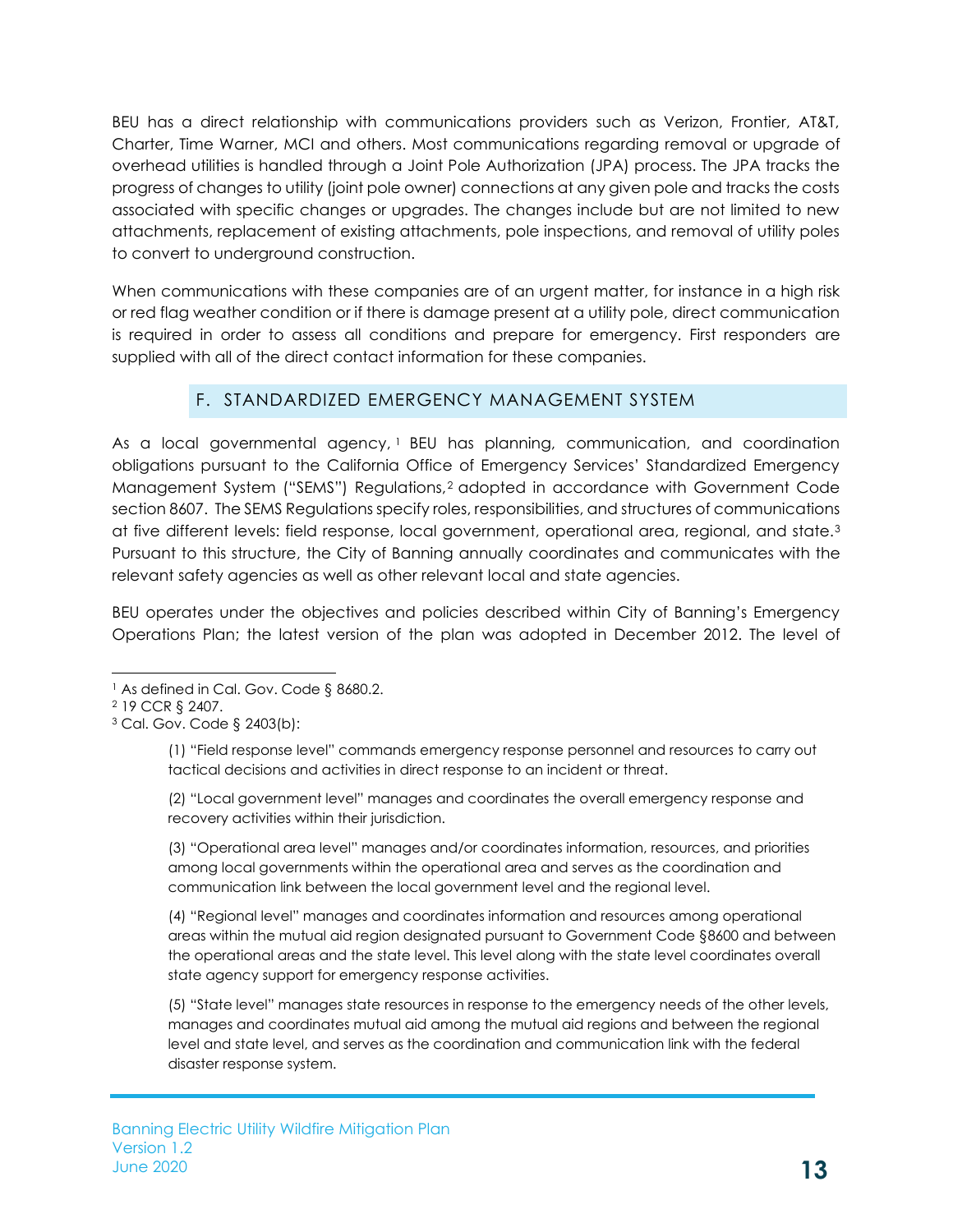communication, training, and coordination required from management, field personnel, and responding agencies is outlined within this plan. This plan is also fully compliant with the National Incident Management System (NIMS), which was enacted by the US Department of Homeland Security on March 1, 2004.

SEMS/NIMS have five essential functions adapted from ICS. These functions, while originally designed to give direction and control only to field level responders, are also applicable in the EOC at the local government, operational area, regional, and state levels. They are:

- Command (field level) or Management (EOC level)
- Operations
- Planning & Intelligence
- Logistics
- Finance & Administration

Wildfires are considered a Level 2 Emergency Alert under the SEMS structure. Activation of personnel during a wildfire emergency is described in the following chart taken from Banning's Emergency Operations Plan: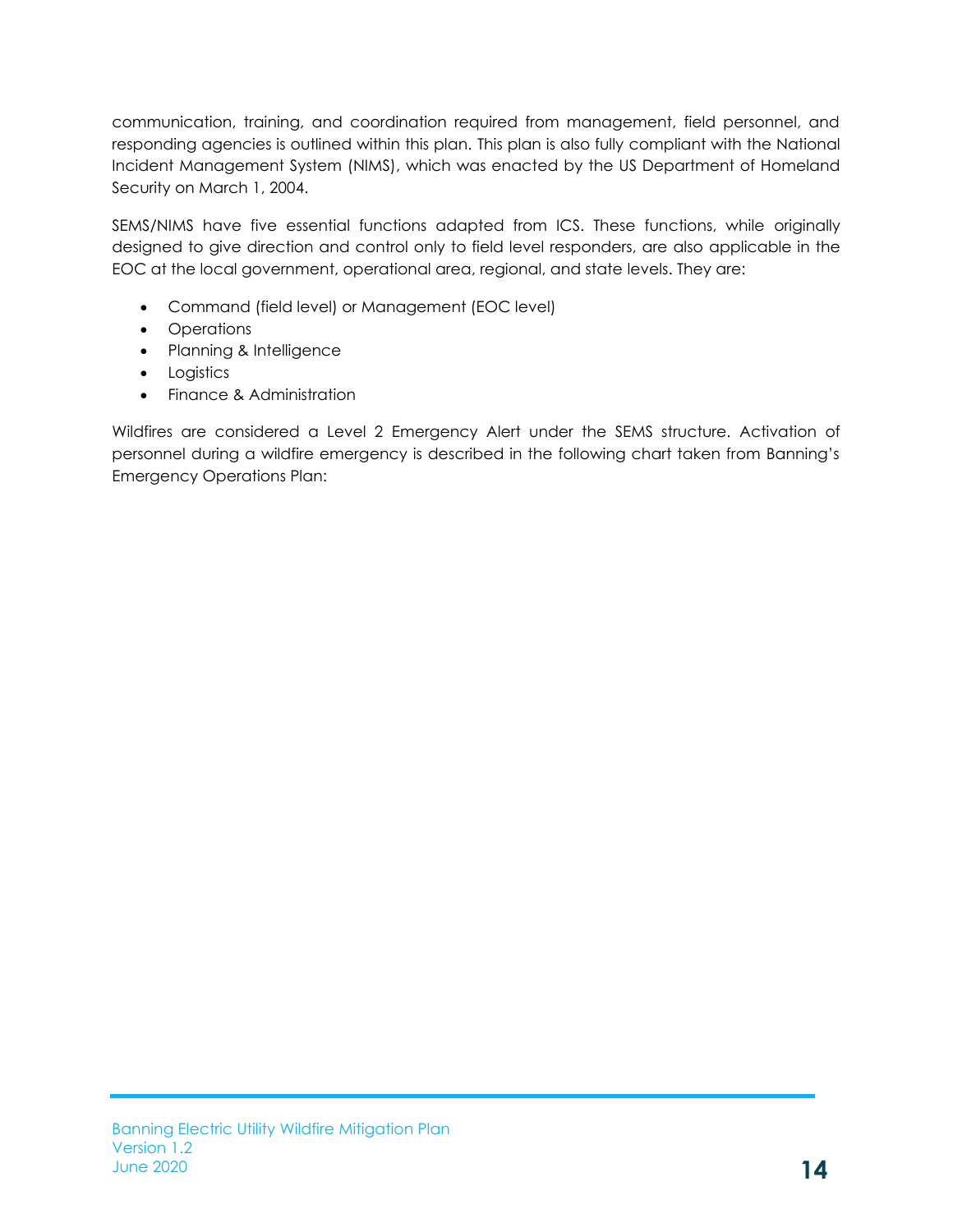| Event/Situation                                                                                                                                                                                                                                                                                                                 | <b>Activation</b><br>Level | <b>Minimum Staffing</b>                                                                                                                                                              |
|---------------------------------------------------------------------------------------------------------------------------------------------------------------------------------------------------------------------------------------------------------------------------------------------------------------------------------|----------------------------|--------------------------------------------------------------------------------------------------------------------------------------------------------------------------------------|
| Small incidents involving two<br>۰<br>or more City Departments<br><b>Flood Watch</b><br>Resource request from outside<br>the City<br>The Operational Area requests<br>۰<br>the City activate their EOC in<br>support of the Operational<br>Area FOC<br>There is an incident adjacent<br>to the City that may impact the<br>City | One                        | <b>EOC Manager</b><br>Representatives of<br>corresponding City<br>departments                                                                                                        |
| Moderate Earthquake<br>Major wildland fire affecting<br>developed area<br>Major wind or rain storm<br>Two or more large incidents<br>involving two or more City<br><b>Departments</b><br><b>Flood Warning</b>                                                                                                                   | Two                        | Dir. of Emergency<br><b>Services</b><br><b>All Section Chiefs</b><br><b>Branches and Units as</b><br>appropriate for the<br>situation<br>Agency<br>representatives as<br>appropriate |
| Major Countywide or Regional<br>۰<br>emergency<br>Multiple departments with<br>heavy resource involvement<br>Major earthquake damage<br>Any real or potential failure of<br><b>Perris Dam</b>                                                                                                                                   | <b>Three</b>               | <b>All EOC positions</b>                                                                                                                                                             |

#### **Figure 3 Banning EOC Activation Levels**

Under the SEMS structure, a significant amount of preparation is done through advanced planning at the county level, including the coordination of effort of public, private, and nonprofit organizations. Riverside County serves as the Operational Area and is guided by the Riverside County Disaster Council that is made up of representatives of several officials which include members of the Banning City Council. The Banning City Mayor, and lead representative of Banning City Council, is responsible for declaring a local disaster and implementing the Emergency Operations Plan. The Operational Area includes local and regional organizations that bring relevant expertise to the wildfire prevention and recovery planning process. These participants include Riverside County Sheriff – Banning Station, Riverside County Fire/CDF/ESC, Executive Management Team, Riverside County Office of Emergency Services, Banning Unified School District, Morongo Tribe, Banning City Council, EOC Command Management Staff, the American Red Cross, Hospitals, special districts, communications providers, and other similar organizations.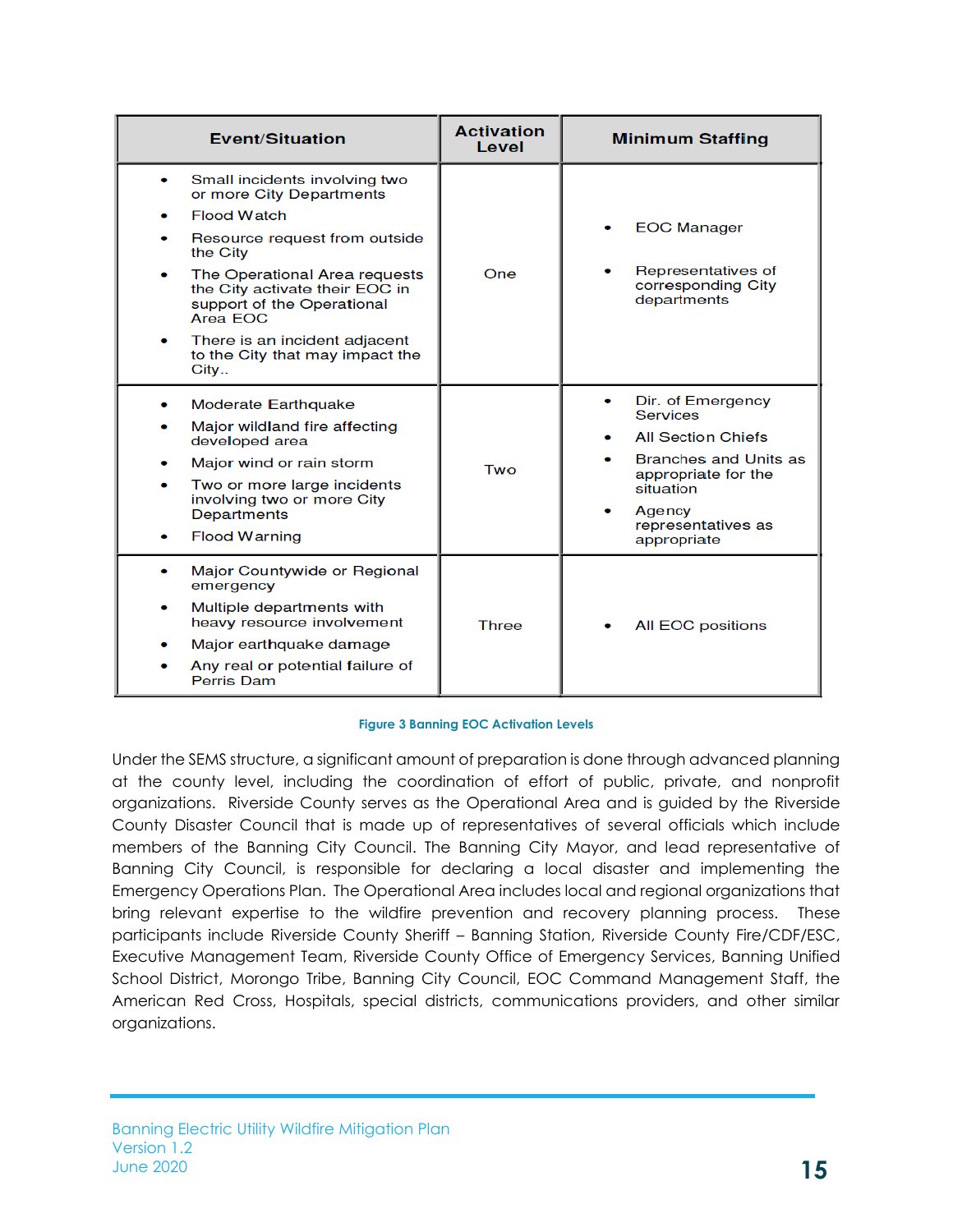Pursuant to the SEMS structure, BEU members are encouraged to participates in annual training exercises that are coordinated through other local and county agencies. NIMS Training and Emergency Preparedness training is required for all emergency response personnel. Participation in Tabletop Exercises, Functional Exercises and Multi-Agency Exercise are recommended to provide emergency responders with a realistic simulation of emergency events with full field deployment.

BEU is a member of the California Utility Emergency Association, which plays a key role in ensuring communications between utilities during emergencies. BEU also participates in the Western Energy Institute's Western Region Mutual Assistance Agreement, which is a mutual assistance agreement covering utilities across several western states.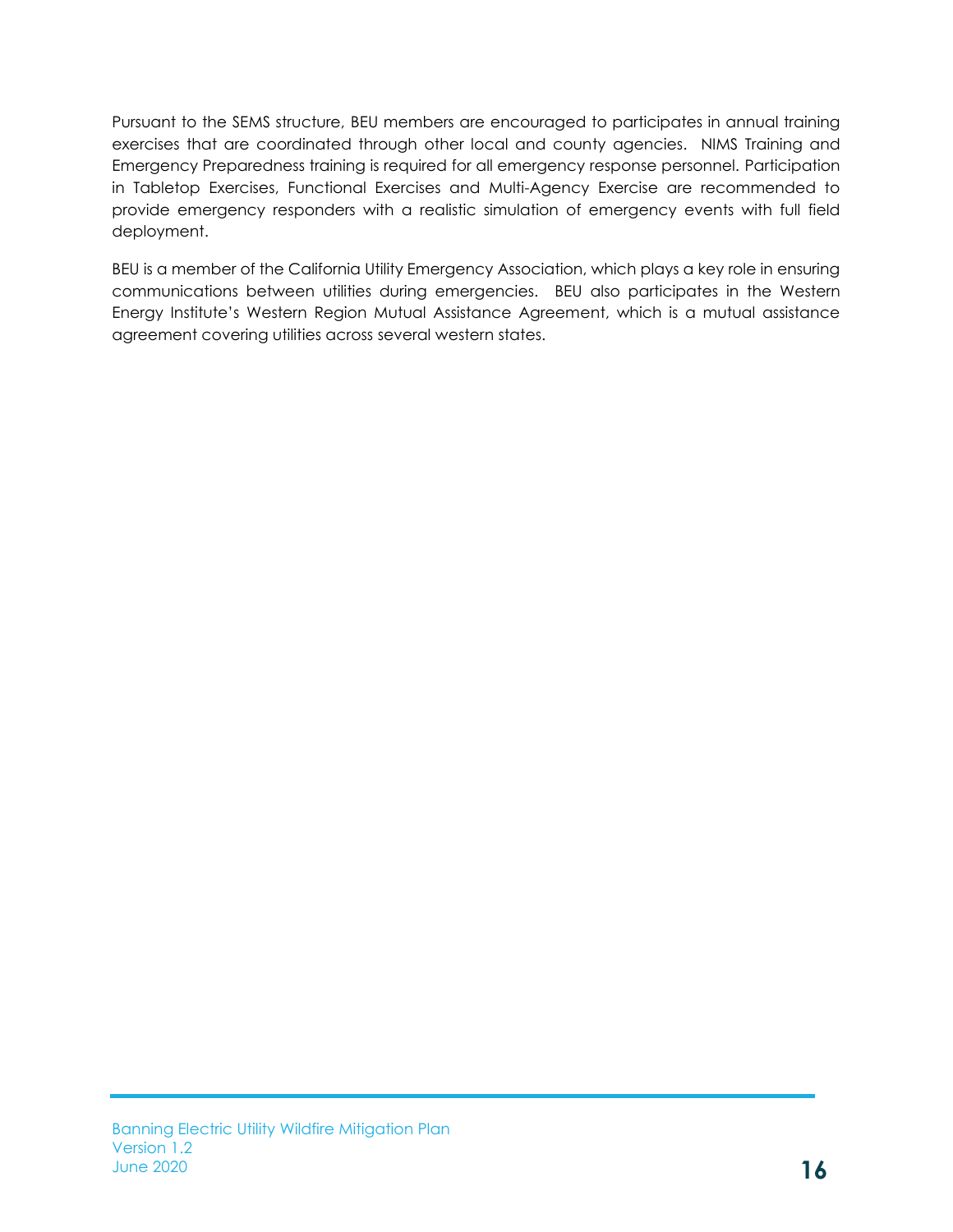#### <span id="page-16-1"></span><span id="page-16-0"></span>**IV. WILDFIRE RISKS AND DRIVERS ASSOCIATED WITH DESIGN, CONSTRUCTION, OPERATION, AND MAINTENANCE**

#### A. PARTICULAR RISKS AND RISK DRIVERS ASSOCIATED WITH TOPOGRAPHIC AND CLIMATOLOGICAL RISK FACTORS

Climate change is expected to cause increased temperatures, drier conditions, and insect outbreaks in the decades to come, all of which will likely increase the risk of wildfires, especially in the western United States. <sup>4</sup> Because wildfire risk is tied to higher temperatures, drought, and flooding, comprehensive resilience planning for multiple impacts is critical for communities.

Within BEU's service territory and the surrounding areas, the primary risk drivers for wildfire are the following:

- Extended drought;
- Vegetation type;
- Vegetation Density;
- Weather;
- High winds;
- Terrain;
- Changing Weather Patterns (Climate Change)
- Communities at Risk
- Fire History

Banning has two primary areas where the potential for wildfires is high due to fuels or vegetation, winds and terrain. The northeaster portion of Banning, the Banning and Mias Canyon areas, is a rugged, hilly area with canyons that makes travel through it difficult. This is the City's primary fire threat area. Wildfires can start within this area and then move to the west into the populated areas of Banning and unincorporated Riverside County due to prevailing winds.

The other area of concern is the undeveloped Communication Hill area of north-central Banning that contains communication towers and water reservoirs atop a large hill. Directly to the east side are two large undeveloped areas comprised of Gilman Ranch and Sunnyslope Cemetery. The Gilman Ranch and Sunnyslope Cemetery areas will be developed in the next few years, reducing wildfire threats. BEU has to plan on fires in the area even though BEU only has less than a combined 800 feet of overhead distribution line in these areas. SCE has several high voltage 115 kV transmission lines going east-west across the very northern part of the area.

#### Asset Classification

BEU does not have any substations in Banning and Mias Canyons, Communication Hill, or Gilman ranch and Sunnyslope areas. BEU has a single, 12.47 kV overhead circuit along Gilman Street in

<sup>4</sup> D.J. Wuebbles et al., Climate Science Special Report: *Fourth National Climate Assessment*, (Washington, DC: U.S. Global Change Research Program, 2017)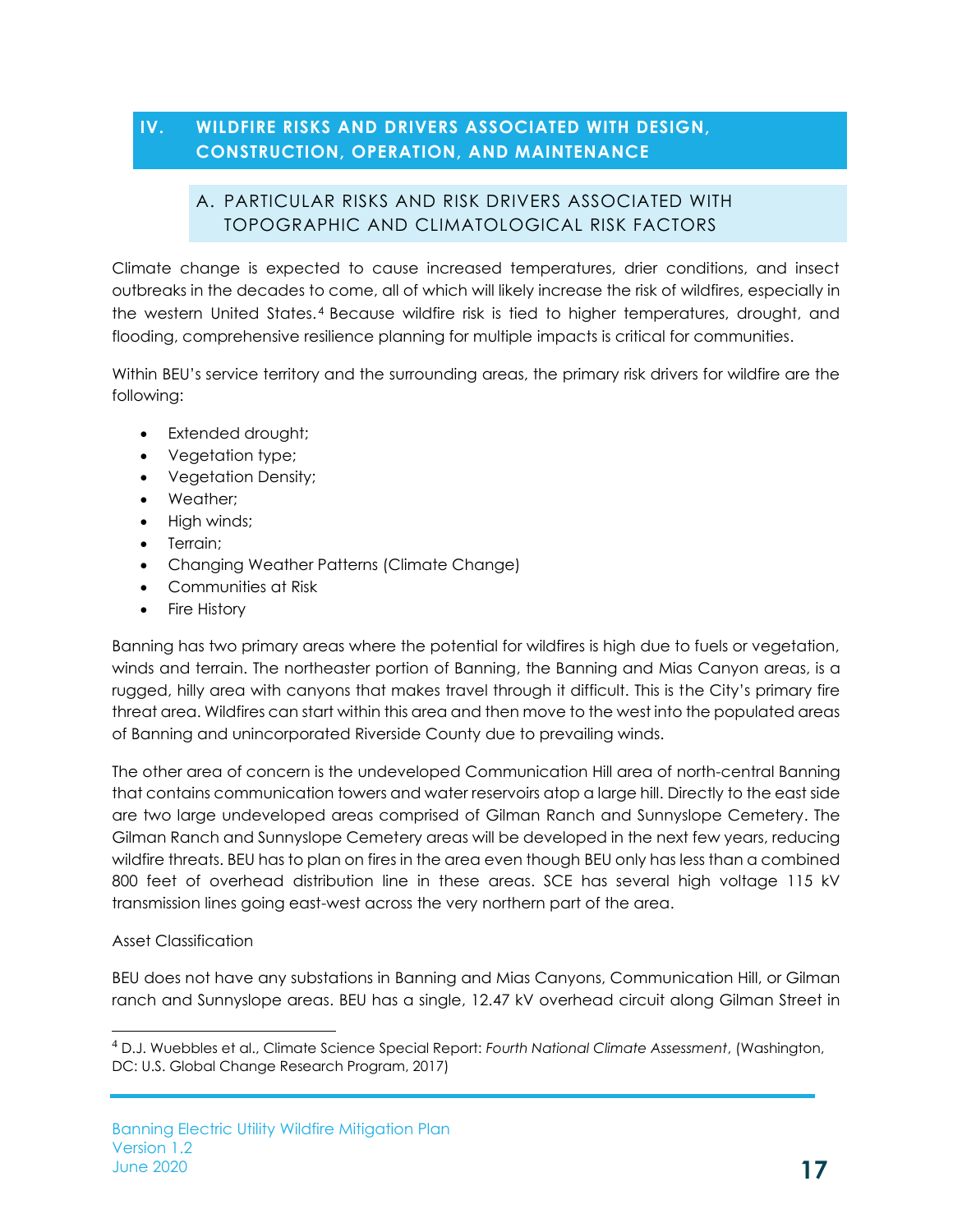the Gilman Ranch area, a single 12.47 kV overhead circuit through Banning Canyon adjacent to Bluff Street and a single-phase 7.2 kV overhead circuit through Mias Canyon on Mias Canyon Road. BEU does not have any 34.5 or 69 kV transmission lines through any of these areas.

The 12.47 kV overhead circuit on Gilman Street will eventually be converted to an underground circuit that will serve the future St. Boniface Development. The threat of wildfire being caused by utility lines in this area will be eliminated through grid hardening.

Both Banning Canyon and Mias Canyon lie within the Tier 3 extreme risk threat level area and present a challenge for BEU to provide reliable energy to these areas during an event that could potentially spark a wildfire.

One such challenge is that Banning Canyon is frequently referred to as the "Water Canyon" in that there are eight water distribution wells in which BEU currently provides energy. If BEU were to disconnect power to these wells, CAL Fire may be extremely limited in fire protection resources if these wells aren't pumping and providing water to fight wildfires. At the same time, the city's customers/rate payers could possibly be forced to operate on short water supply during a wildfire event which would have an immediate impact on quality of life for Banning residents.

Mias Canyon poses a unique challenge because BEU currently provides primary 12.47kV and 7.2 kV electric power through Mias Canyon Road (Figure 5), and SCE transforms BEU's primary power to secondary power at 240 V to serve 14 residential customers in this area (meters are owned by and billed through SCE). The task that must be defined is what type of event will require BEU to deenergize Mias Canyon and how will this be accomplished? What role will SCE play in this situation and what authority will they have? BEU has discussed with SCE the need for the 12.47 kV and 7.2 kV circuits that serve Mias Canyon to be regulated with an on-line 15 kV rated distribution circuit recloser that will allow BEU to shut off power to this area if the utility feels that de-energization is warranted. BEU is working diligently with SCE to reach a consensus on the sequence of operations during such an event such as notifying resident of any potential fire threats and coordinating any information it releases to SCE to avoid releasing contradictory information or miscommunicating during field operations.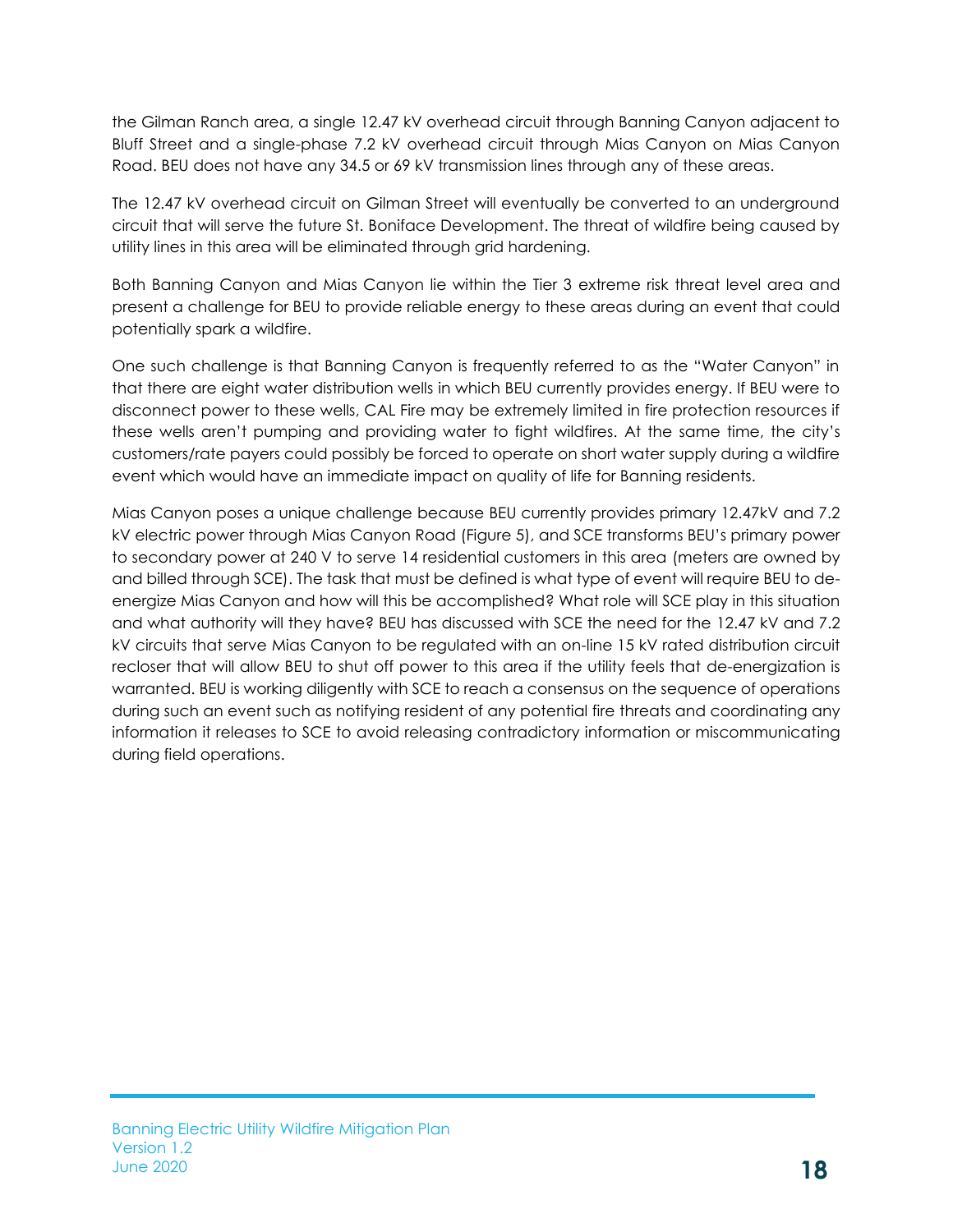

**Figure 5 Primary Utility in Tier 3 Area**

To ensure conformity with all required actions of SB 1054, a timeline for necessary action to remediate potential threats in the Banning and Mias Canyon Tier 3 zones is presented in Figure 6.

| <b>Location</b>       | <b>Fire Threat</b><br><b>Tier</b> | <b>Electric</b><br><b>Assets</b>                                                                         | <b>Risk Description</b>                                                                                                                                                          | <b>Targeted</b><br><b>Action/s</b>                                                                                                                                                    | <b>Timeframe</b>                                                                                          |
|-----------------------|-----------------------------------|----------------------------------------------------------------------------------------------------------|----------------------------------------------------------------------------------------------------------------------------------------------------------------------------------|---------------------------------------------------------------------------------------------------------------------------------------------------------------------------------------|-----------------------------------------------------------------------------------------------------------|
| <b>Banning Canyon</b> | 3                                 | 12.47kv OH<br>distribution<br>- 2 miles                                                                  | Overhead line feeds 8 water<br>distribution wells needed for<br>fresh water and fire<br>protection                                                                               | Evaluate line for<br>hardening<br>solutions<br>Increase<br>monitoring and<br>limit fuels                                                                                              | Complete<br>evaluation in Q3<br>2020                                                                      |
| <b>Mias Canyon</b>    | 3                                 | <b>BEU</b><br>provides<br>OH 12.47kv<br>and 7.2kv<br>through<br>Mias<br>Canyon to<br>14 SCE<br>customers | No disconnect device<br>(recloser) exists to disconnect<br>power to SCE customers in<br>case of fire emergency.<br>Operating procedures with<br>SCE have not been<br>established | Install temporary<br>in-line stick<br>operated<br>disconnects.<br>Develop<br>engineering<br>estimate for line<br>upgrade and<br>recloser<br>Increase<br>monitoring and<br>limit fuels | Install temporary<br>in-lines by $Q4$<br>2020<br>Complete<br>engineering<br>estimate by end<br>of Q3 2020 |

**Figure 6 Action Plan for Tier 3 Areas**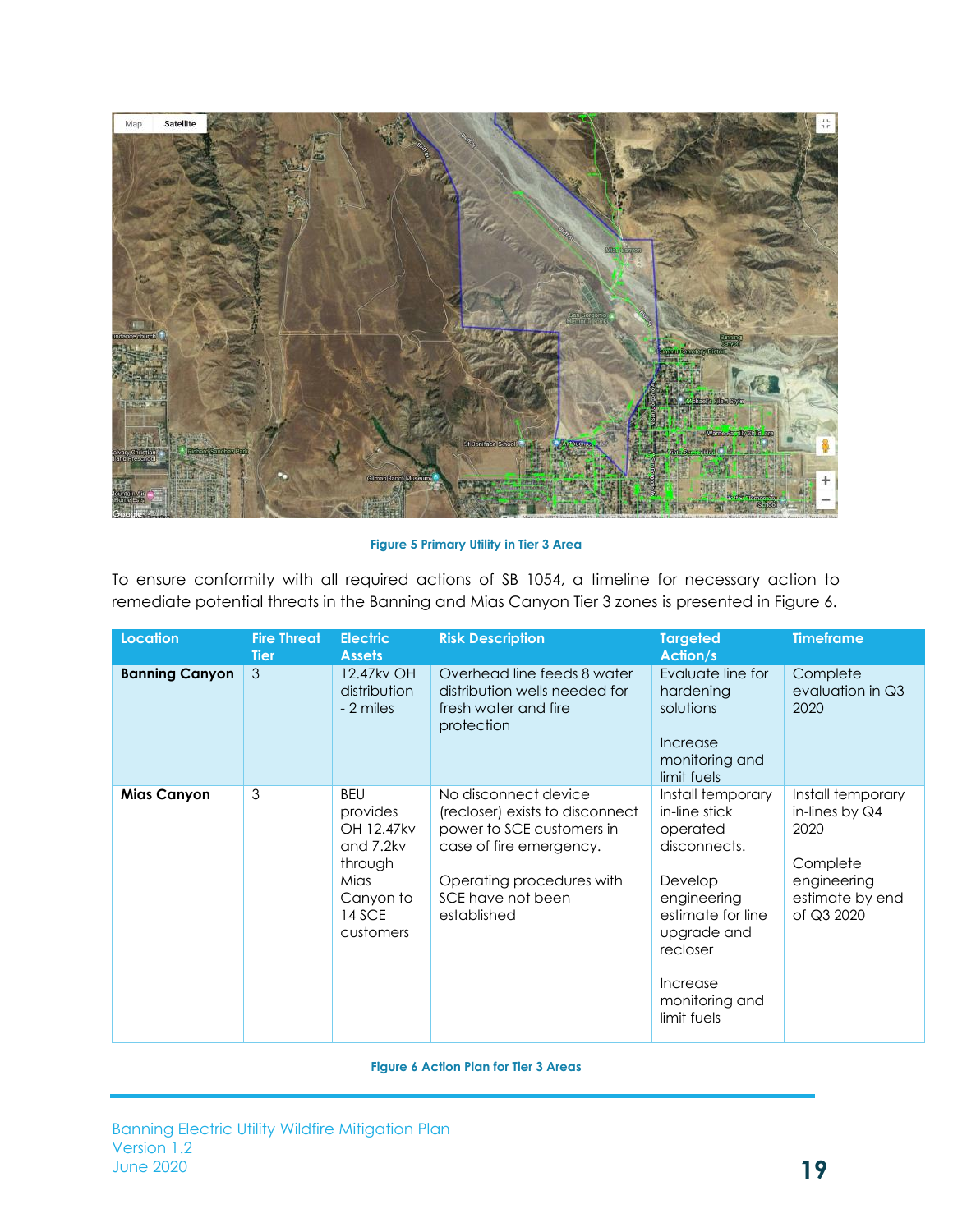# B. ENTERPRISEWIDE SAFETY RISKS

<span id="page-19-0"></span>BEU does not have a database of what type of events have caused the most fires over the years. Based on current outage information, the ranking of factors causing BEU's outages was estimated as equipment deterioration or failure, vegetation (tree branches and palm fronds), vehicles running into BEU equipment, animals (mostly birds, snakes, and rodents), mylar balloons, lightning and vandalism.

During the past three years, BEU's largest and longest lasting outages have been caused by equipment deterioration or failure and vehicle damage to BEU equipment. The most outages (by number) over this period of time are due to equipment deterioration or failure, vegetation (mostly customer trees in service laterals) and vehicles hitting BEU equipment. BEU contracts with professional tree trimming vendors to ensure that all transmission and distribution equipment within the public right-of-way and on City-owned property are clear from any potential hazards involving vegetation.

BEU has had a long-term problem with palm fronds and other taller trees on private property throughout the city that blow free during wind events and fall across BEU's power lines. BEU's field staff does its best to engage and educate property owners of the inconvenience to other rate payers and potential dangers that may be present by allowing tree branches to reside near live power lines. Older, unkept trees that have the appearance of deterioration possibly due to tree rot are given the highest priority for required action. BEU may impose penalties that may include a fine or temporary disconnection of electric service if such vegetation hazards are not remedied within a specified amount of time once official notice of the unsafe condition is given.

#### C. CHANGES TO CPUC FIRE THREAT MAP

<span id="page-19-1"></span>BEU has considered the recommended threat levels identified on the CPUC Fire Threat Map and proposes to evaluate and remedy our construction standards accordingly. However, BEU has identified certain challenges to the methodology used to identify some of the areas with the service territory as high-risk wildfire threat zones.

In future WMP updates, BEU may choose to evaluate and recommend the following areas be eliminated from designation as a high-risk fire area although the CPUC fire map and FRAP Map show these areas as elevated risk areas:

- The site of the Rancho San Gorgonio Development
- East Banning north and south of the Banning Airport
- Gilman Ranch and Sunnyslope Cemetery areas,
- The portion of southeast Banning that lies south of Wesley Street and Smith Creek
- The portion of area along the boundary of North Hathaway Street

BEU believes that these areas could potentially have low risk of wildfire ignition due to the existence of only a few hundred feet of overhead wire in these sparsely developed areas. BEU also does not plan to construct additional overhead lines in these areas. Additionally, within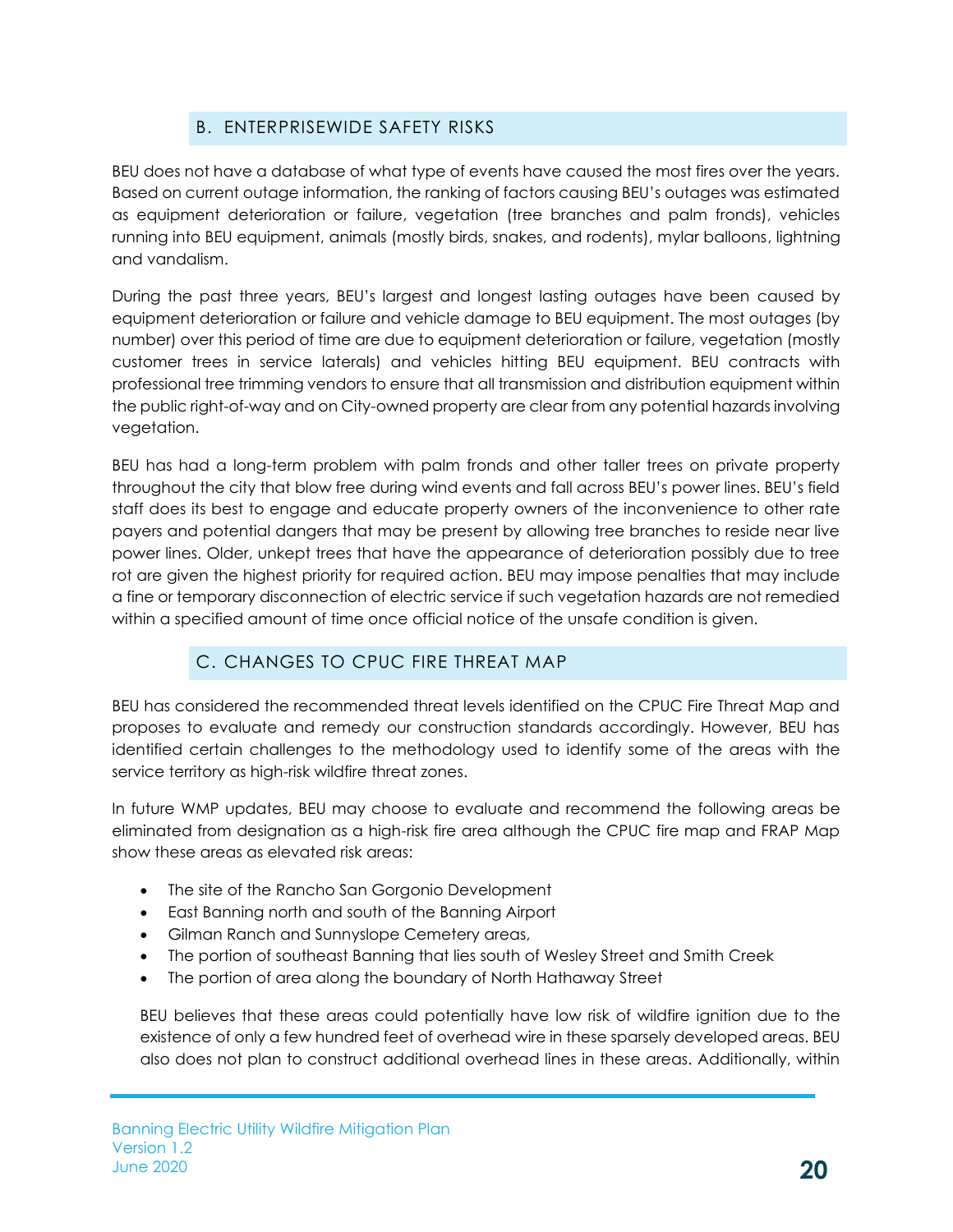the next few years, three new master planned communities will be constructed in the Rancho San Gorgonio, Gilman Ranch and Sunnyslope Cemetery areas, eliminating much of the undeveloped at-risk area.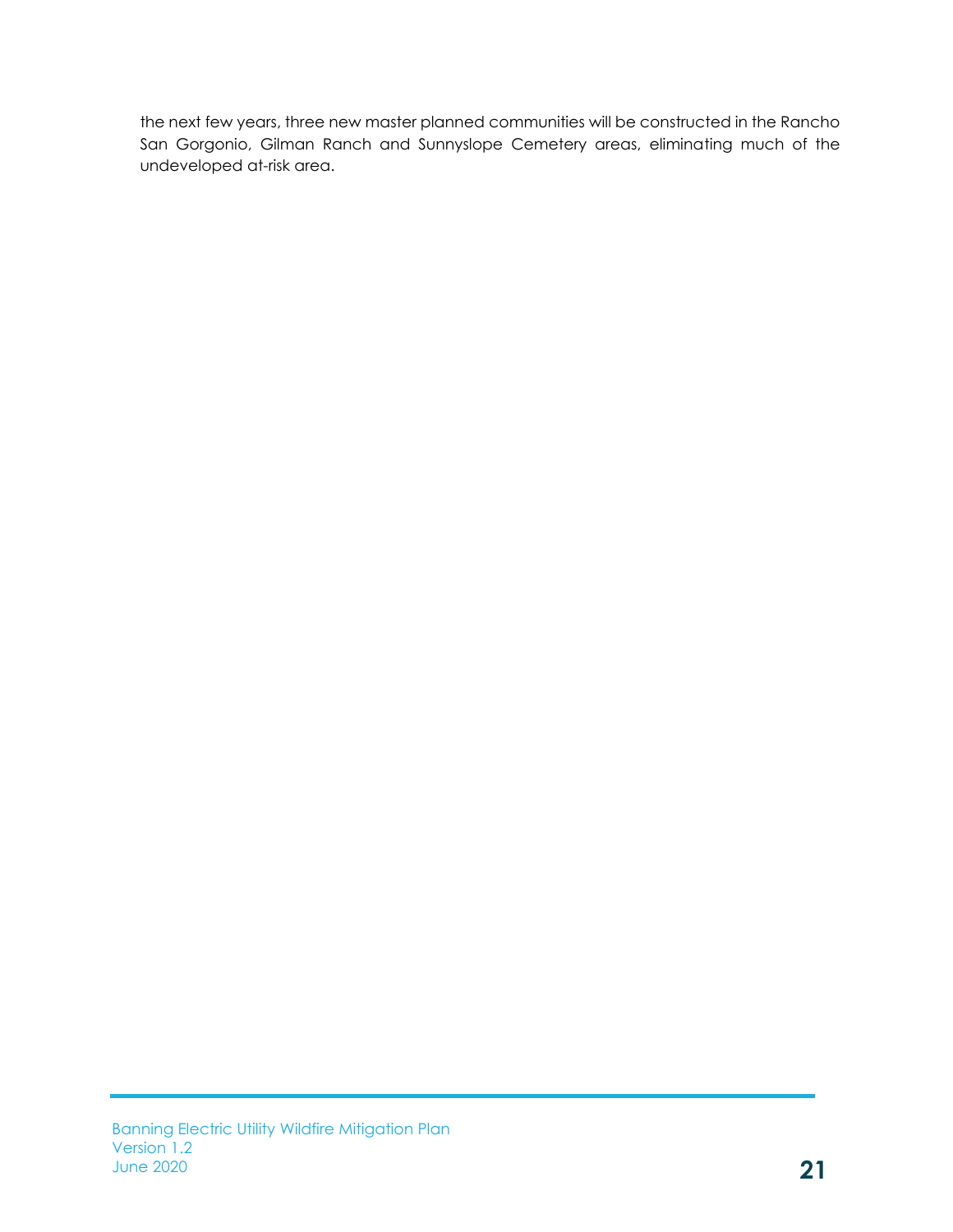# <span id="page-21-1"></span><span id="page-21-0"></span>**V. WILDFIRE PREVENTATIVE STRATEGIES**

#### A. HIGH FIRE THREAT DISTRICT

BEU directly participated in the development of the California Public Utilities Commission's (CPUC) Fire-Threat Map,<sup>5</sup> which designates a High-Fire Threat District. In the map development process, BEU served as a territory lead, and worked with utility staff and local fire & government officials to identify the areas of BEU's service territory that are at an elevated or extreme risk of power line ignited wildfire. BEU has incorporated the High Fire Threat District into its construction, inspection, maintenance, repair, and clearance practices, where applicable.

# B. WEATHER MONITORING

<span id="page-21-2"></span>BEU monitors current and forecasted weather data from a variety of sources including:

- United States National Weather Service
- United States Forest Service Wildland Fire Assessment System
- National Fire Danger Rating System
- National Interagency Fire Center Predictive Services for Northern and Southern California.
- Any official warnings from CAL Fire

BEU assigns one of four operating conditions based on the relevant weather data and knowledge of local conditions:

- **(1) Normal:** During normal conditions, no changes are made to operations or work policy.
- **(2) Elevated:** During elevated fire-risk conditions, patrols begin in the areas of elevated and extreme risk to wildfires.
- **(3) Extreme:** During extreme fire-risk conditions, an additional crew is assigned to either patrol or remain on stand-by to assist with any corrective action in the areas of elevated and extreme risk to wildfires.
- **(4) Red Flag:** If the National Weather Service declares a Red Flag Warning for any portion of BEU's service territory, then an additional crew will be assigned to patrol the areas of elevated and extreme risk to wildfires and assist with any corrective action needed.

<sup>5</sup> Adopted by CPUC Decision 17-12-024.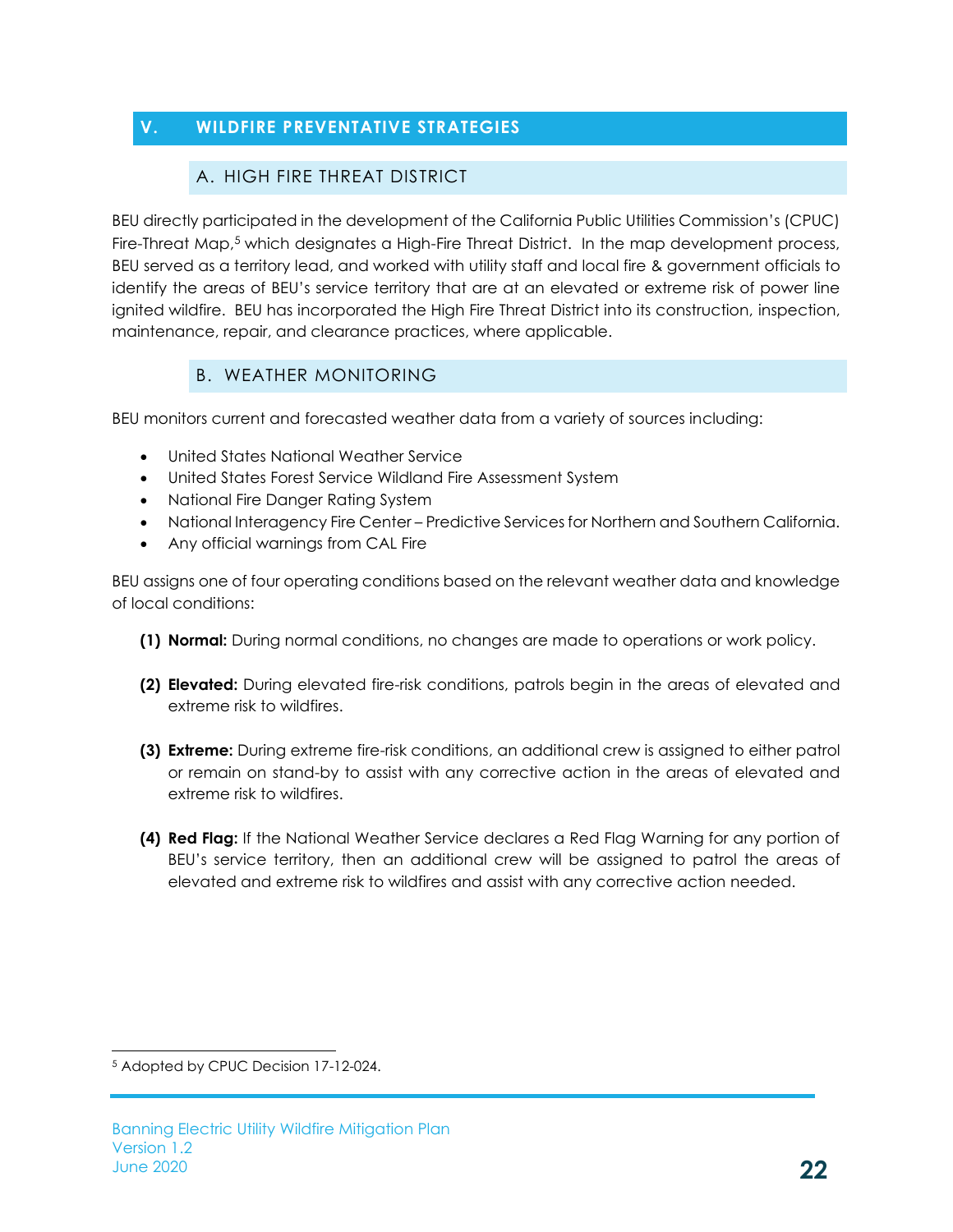# C. DESIGN AND CONSTRUCTION STANDARDS

<span id="page-22-0"></span>BEU's electric facilities are designed and constructed to meet or exceed the relevant federal, state, or industry standard. BEU treats CPUC General Order (GO) 95 as a key industry standard for design and construction standards for overhead electrical facilities. BEU meets or exceeds all standards in GO 95. Additionally, BEU monitors and follows as appropriate the National Electric Safety Code.

#### D. VEGETATION MANAGEMENT

<span id="page-22-1"></span>BEU meets or exceeds the minimum industry standard vegetation management practices. For transmission-level facilities, BEU complies with NERC FAC-003-4, where applicable. For both transmission and distribution level facilities, BEU meets: (1) Public Resources Code section 4292; (2) Public Resources Code section 4293; (3) GO 95 Rule 35; and (4) the GO 95 Appendix E Guidelines to Rule 35. These standards require significantly increased clearances in the High Fire Threat District. The recommended time-of-trim guidelines do not establish a mandatory standard, but instead provide useful guidance to utilities. BEU will use specific knowledge of growing conditions and tree species to determine the appropriate time of trim clearance in each circumstance.

| GO 95, Rule 35, Table 1 |                                                                                               |                                                                    |                                                                     |                                                                |                                                                    |  |
|-------------------------|-----------------------------------------------------------------------------------------------|--------------------------------------------------------------------|---------------------------------------------------------------------|----------------------------------------------------------------|--------------------------------------------------------------------|--|
| Case                    | <b>Type of Clearance</b>                                                                      | <b>Trolley</b><br>Contact.<br>Feeder and<br>Span Wires,<br>$0-5kv$ | Supply<br>Conductors<br>and Supply<br>Cables, 750 -<br>22,500 Volts | Supply<br>Conductors<br>and Supply<br>Cables, 22.5 -<br>300 kV | Supply<br>Conductors<br>and Supply<br>Cables, 300 -<br>550 kV (mm) |  |
| 13                      | Radial clearance of<br>bare line conductors<br>from tree branches<br>or foliage               | 18 inches                                                          | 18 inches                                                           | $\frac{1}{4}$ Pin<br>Spacing                                   | $\frac{1}{2}$ Pin<br>Spacing                                       |  |
| 14                      | Radial clearance of<br>bare line conductors<br>from vegetation in<br>the Fire-Threat District | 18 inches                                                          | 48 inches                                                           | 48 inches                                                      | 120 inches                                                         |  |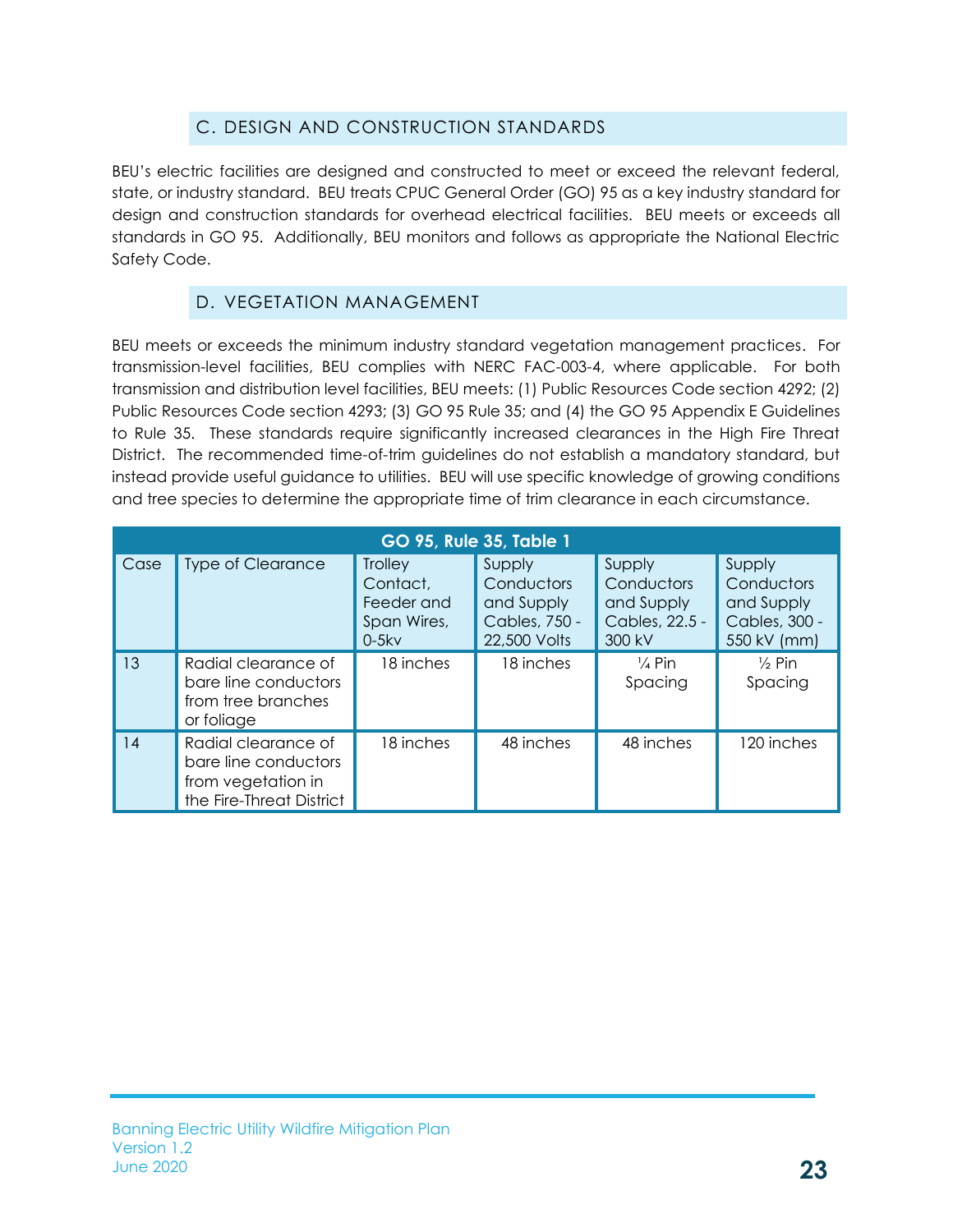#### **Appendix E Guidelines to Rule 35**

The radial clearances shown below are recommended minimum clearances that should be established, at time of trimming, between the vegetation and the energized conductors and associated live parts where practicable. Reasonable vegetation management practices may make it advantageous for the purposes of public safety or service reliability to obtain greater clearances than those listed below to ensure compliance until the next scheduled maintenance. Each utility may determine and apply additional appropriate clearances beyond clearances listed below, which take into consideration various factors, including: line operating voltage, length of span, line sag, planned maintenance cycles, location of vegetation within the span, species type, experience with particular species, vegetation growth rate and characteristics, vegetation management standards and best practices, local climate, elevation, fire risk, and vegetation trimming requirements that are applicable to State Responsibility Area lands pursuant to Public Resource Code Sections 4102 and 4293.

| <b>Voltage of Lines</b>                                                                                             | Case 13 | Case 14 |
|---------------------------------------------------------------------------------------------------------------------|---------|---------|
| Radial clearances for any conductor of a line<br>operating at 2,400 or more volts, but less than<br>72,000 volts    | 4 feet  | 12 feet |
| Radial clearances for any conductor of a line<br>operating at 72,000 or more volts, but less than<br>110,000 volts  | 6 feet  | 20 feet |
| Radial clearances for any conductor of a line<br>operating at 110,000 or more volts, but less than<br>300,000 volts | 10 feet | 30 feet |
| Radial clearances for any conductor of a line<br>operating at 300,000 or more volts                                 | 15 feet | 30 feet |

Within the High Fire Threat District, BEU performs an evaluation of every tree that has the potential to strike overhead facilities it if were to fail on a basis required by statewide frequency requirements. BEU performs more frequent and detailed inspections of any such trees, and in cases where "hazard trees" (dead, dying, diseased or leaning) could strike the facilities, will work with the land owner to remove the tree or portion of the tree that poses a risk.

#### E. INSPECTIONS

<span id="page-23-0"></span>BEU meets or exceeds the minimum inspection requirements provided in CPUC GO 165 and CPUC GO 95, Rule 18. Pursuant to these rules, BEU inspects electric facilities in the Hight Fire Threat District more frequently than the other areas of its service territory. Additionally, BEU staff uses their knowledge of the specific environmental and geographical conditions to determine when areas outside of the High Fire Threat District require more frequent inspections.

BEU performs a detailed inspection of each pole. Detailed inspections include careful visual inspections of each pole to identify any non-conformance with GO 95 and GO 165, infringement by other utilities on poles or rights-of-way, defects, potential safety hazards and deterioration of poles, cross-arms or insulators.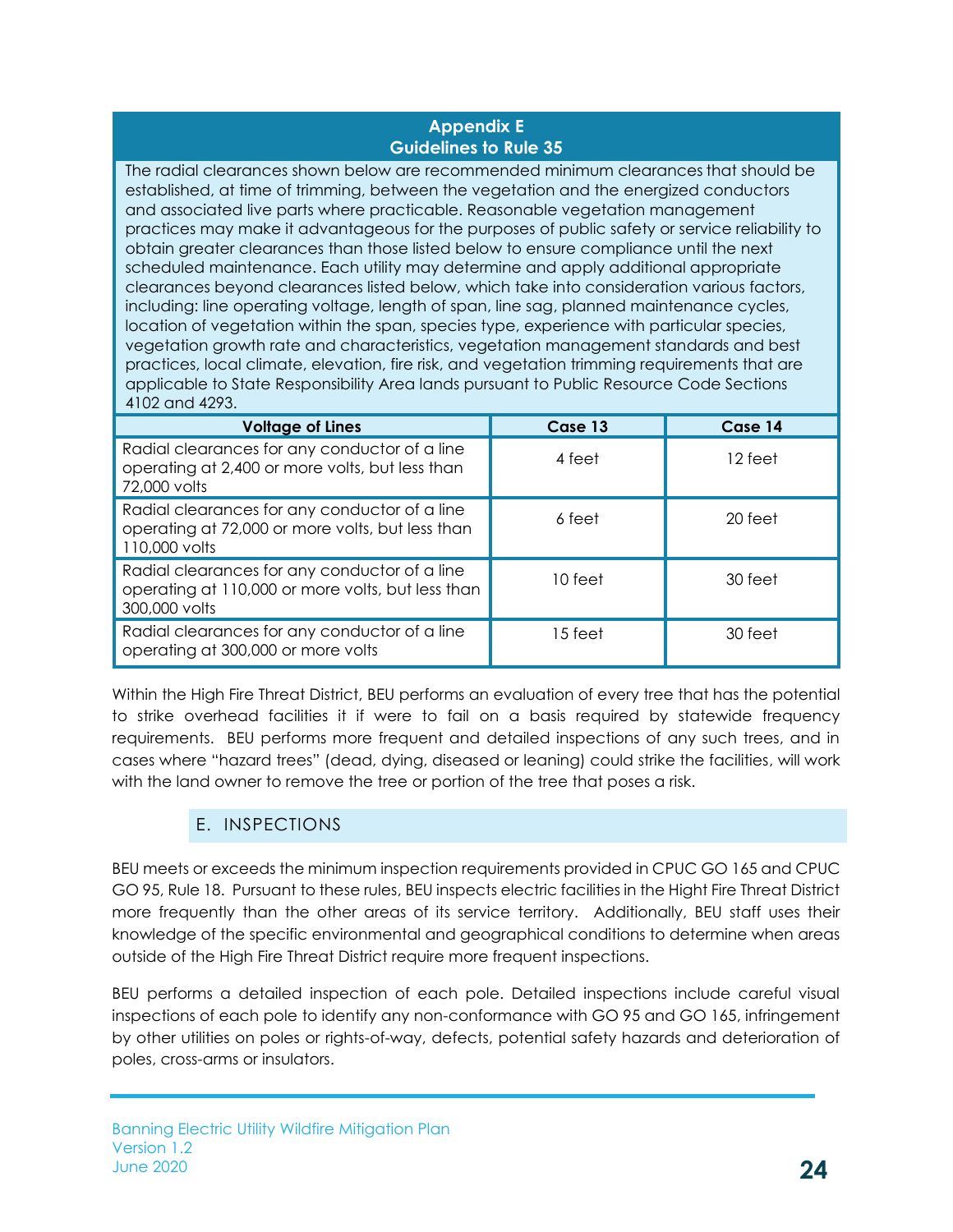BEU also performs safety/visual inspections (also known as patrols) of cross-arms, insulators and conductor, a brief visual inspection to identify obvious damage or non-conformance of the poles that could result in an ignition source.

Finally, BEU performs detailed pole tests to assess the condition of transmission and distribution poles to identify which poles need to be repaired or replaced. The specific tests include pole sounding, butt testing, and visual inspections. The test information is used to determine the pole strength and shell thickness.

If BEU staff discovers a facility in need of repair that is owned by an entity other than BEU, BEU will issue a notice to repair to the facility owner and work to ensure that necessary repairs are completed promptly. If BEU owns utility space on this pole, then the notification will be filed through the JPA process.

BEU works to ensure that all inspections to be performed within the High Fire Threat District are completed before the beginning of the historic fire season, which typically begins on September 1. BEU monitors drought conditions and other relevant factors throughout the year to determine if inspections should be completed on a shorter timeframe.

In Tiers 2 and 3 of the High Fire-Threat District, the inspection intervals for Solely-owned and Joint Use poles shall not exceed the time specified in the following Table.

| Inspection                                                      | Tier 2   | Tier 3  |
|-----------------------------------------------------------------|----------|---------|
| Patrol                                                          | 2 Years  | Year    |
| Detailed - Includes pole-butt tests and/or<br>intrusive testing | 10 Years | 5 Years |

# F. WORKFORCE TRAINING

<span id="page-24-0"></span>BEU has implemented work rules and complementary training programs for its workforce to help reduce the likelihood of the ignition of wildfires. As described earlier, the Election Operations Manager is responsible for such safety programs, which includes specific training that helps crews recognize and predict wildfire trends and patterns and learn the skills required to evaluate and install new protective equipment to reduce fire risk.

# G. RECLOSING POLICY

<span id="page-24-1"></span>BEU currently handles all circuit reclosing activities at the substation, particularly at the feeder circuit breaker control level. BEU does not currently have any in-field distribution circuit reclosers installed in its distribution system. However, BEU does plan to provide circuit reclosers on its circuit that supplies power to both Banning Canyon and Mias Canyon due to extreme (Tier 3) fire risk that this particular area is exposed to.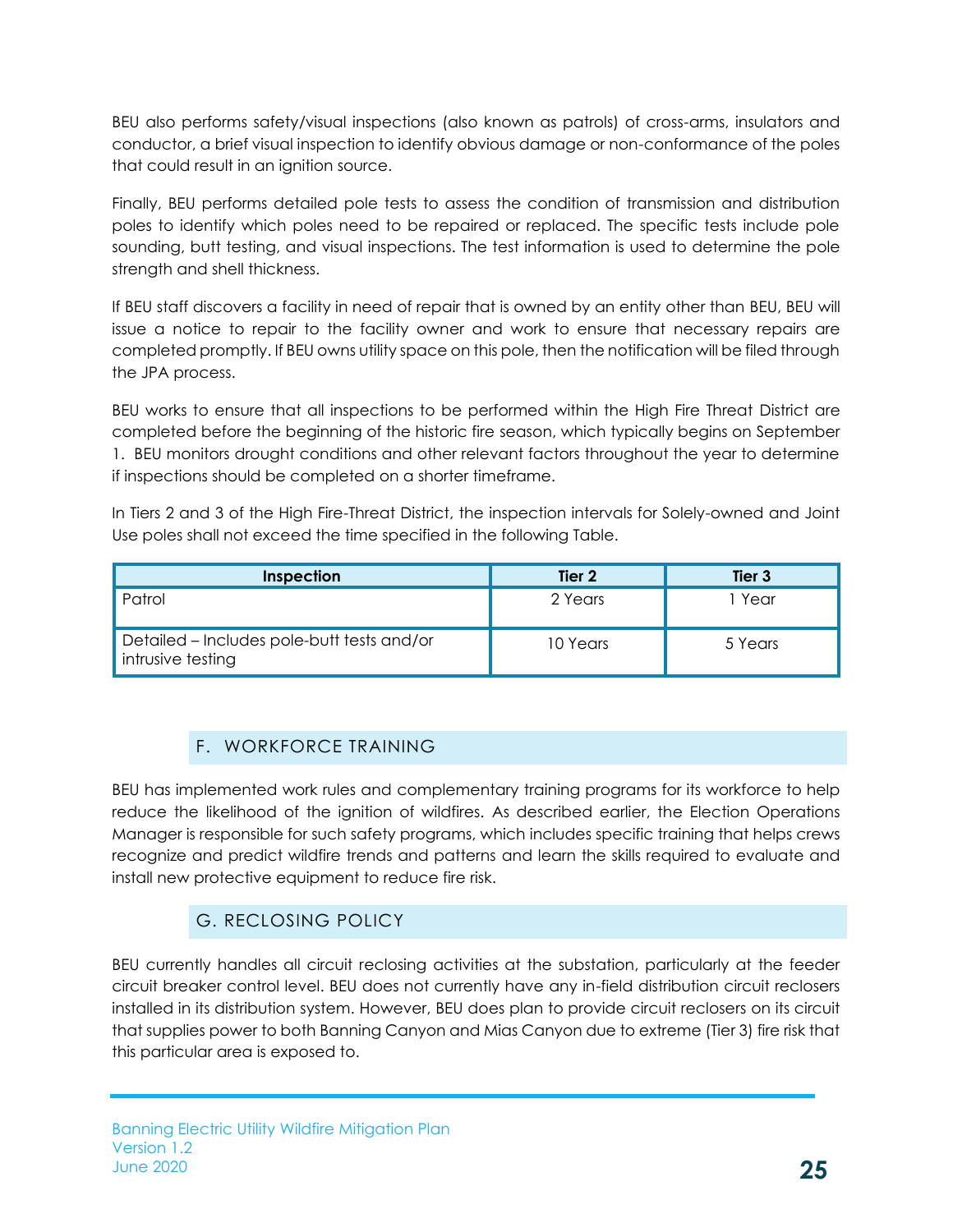# H. DE-ENERGIZATION

<span id="page-25-0"></span>The combination of predicted wind gusts up to 50 mph, low humidity of 5 to 10 percent, and warm temperatures have created a Red Flag warning for extreme fire conditions in our area. As a result, of the most contentious areas of discussion in wildfire mitigation analysis has been the willingness or ability of utilities to de-energize transmission and distribution circuits during red flag weather events or other high-risk periods. Public Safety Power Shut-Offs (PSPS) is the de-energization of power lines to protect public safety under California law.

While SCE alerts have been deployed to BEU customers that the Dysart, Saddleback, and Stubby circuits could experience PSPS events during red flag weather events, these events will not impact Banning Electric Utility customers at this time. These unincorporated areas currently affected by PSPS are not served by BEU. A potential PSPS event within the City of Banning would only occur if the Banning Circuit out of El Casco is impacted by a PSPS event. Currently, the Banning Circuit out of El Casco is not scheduled for a PSPS event. If an SCE PSPS will impact Banning Electric Utility customers in the future, every attempt will be made to alert and inform our customers.

BEU identifies two separate justifications for de-energizing a circuit. The first is for operational reasons, such as a local fire or request by safety officers for a specific circuit to be de-energized as a result of an ongoing event. The second is a pre-emptive de-energization to reduce fire risk or some other potential impact due to anticipated conditions.

BEU recognizes that de-energizing circuits could have an impact on surrounding utilities such as SCE, water production and pumping facilities, wastewater reclamation facilities, local communication switchyards and cell towers. Any de-energization policy must consider the impacts on these entities. More importantly, de-energizing lines affects the ability of fire fighters to control the fire.

BEU will continue to de-energize circuits for operational reasons at the request of police and fire personnel. At this time, BEU does not intend to preemptively de-energize lines due to the impact on firefighting capabilities in the City. However, BEU must evaluate the effects of possible SCE line de-energization on its ability to serve customers during extreme weather events.

While not BEU's initial intent, this plan recognizes that BEU has the authority to preemptively shut off power due to fire-threat conditions; however, this option will only be used in extraordinary circumstances. BEU will make a case-by-case decision to shut off power based on the following considerations:

- Red Flag Warnings issued by the National Weather Service for fire weather zones that contain BEU circuits;
- BEU staff assessments of local conditions, including wind speed (sustained and gust), humidity and temperature, fuel moisture, fuel loading and data from weather stations;
- Real-time information from staff located in areas identified as at risk of being subject to extreme weather conditions;
- Input from BEU fire experts and vegetation experts;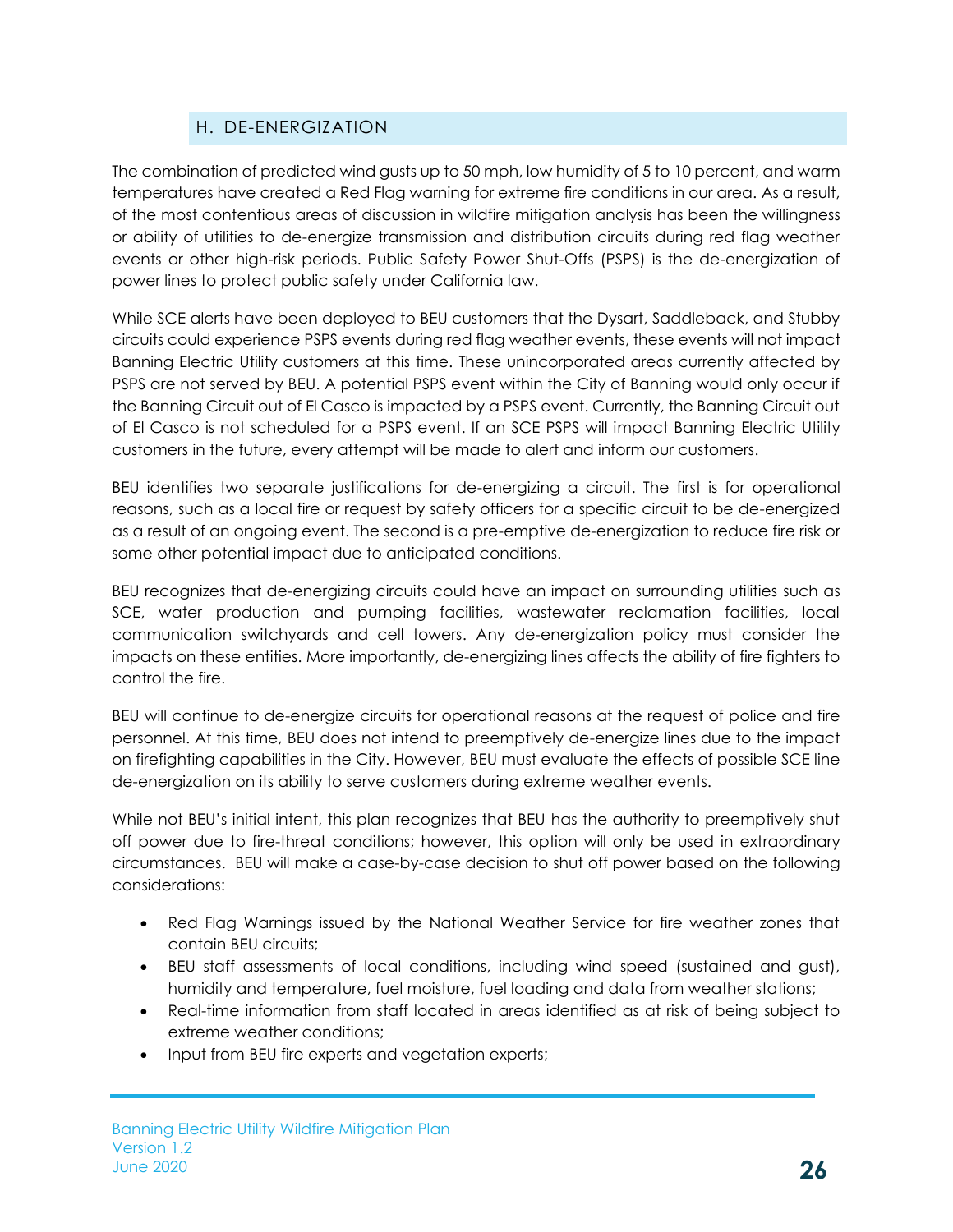- Input from local and state fire authorities regarding the potential consequences of wildfires in select locations;
- Alternative ways to reroute power to affected areas;
- Awareness of mandatory or voluntary evacuation orders in place;
- Expected impact of de-energizing circuits on essential services;
- Other operational considerations to minimize potential wildfire ignitions, including the blocking of reclosers on the identified circuit(s);
- On-going fire activity throughout BEU territory and California;
- Ability to notify customers;
- Notifications to local governments and public officials; and
- Potential impacts to communities and customers

A typical but not required procedure for identifying and responding to potential wildfire threats would be:

- During Extreme weather events where wind gusts exceed 25 mph, activate the appropriate operations requirements in response to the weather which may include public advisory through various communication channels
- During Red Flag weather events where wind gusts exceed 50 mph, activate the appropriate operations requirements in response to the weather, which will include public notice to customers of a potential PSPS event

# 1. IMPACTS TO PUBLIC SAFETY

<span id="page-26-0"></span>While there are not any impacts directly related to public safety through power shutoff, BEU understands the difficulty of its customers being able to function regularly and safely during a power outage. BEU always recommends that its customers prepare for outages regardless of cause.

# 2. CUSTOMER NOTIFICATION PROTOCOLS

<span id="page-26-1"></span>BEU has sent letters to all customers encouraging them to follow Banning Electric on Twitter, Facebook, and Instagram for future updates and alerts and register for alerts and updates on the City of Banning at Nixle. Nixle helps keep customers up-to-date with relevant information from your local public safety departments & schools.

#### Key Accounts

BEU has a responsibility to the community when it comes to providing safe, reliable, and sustainable power to its customers. In that mission, BEU recognizes that it is important to keep its most vulnerable customers abreast of all information on situations that could have an impact on power delivery. BEU staff is developing a Key Accounts system that will quickly and thoroughly notify medical baseline customers and others that are identified as critical facilities in any event that poses a risk of wildfire and/or will compromise delivery of electric power to BEU customers.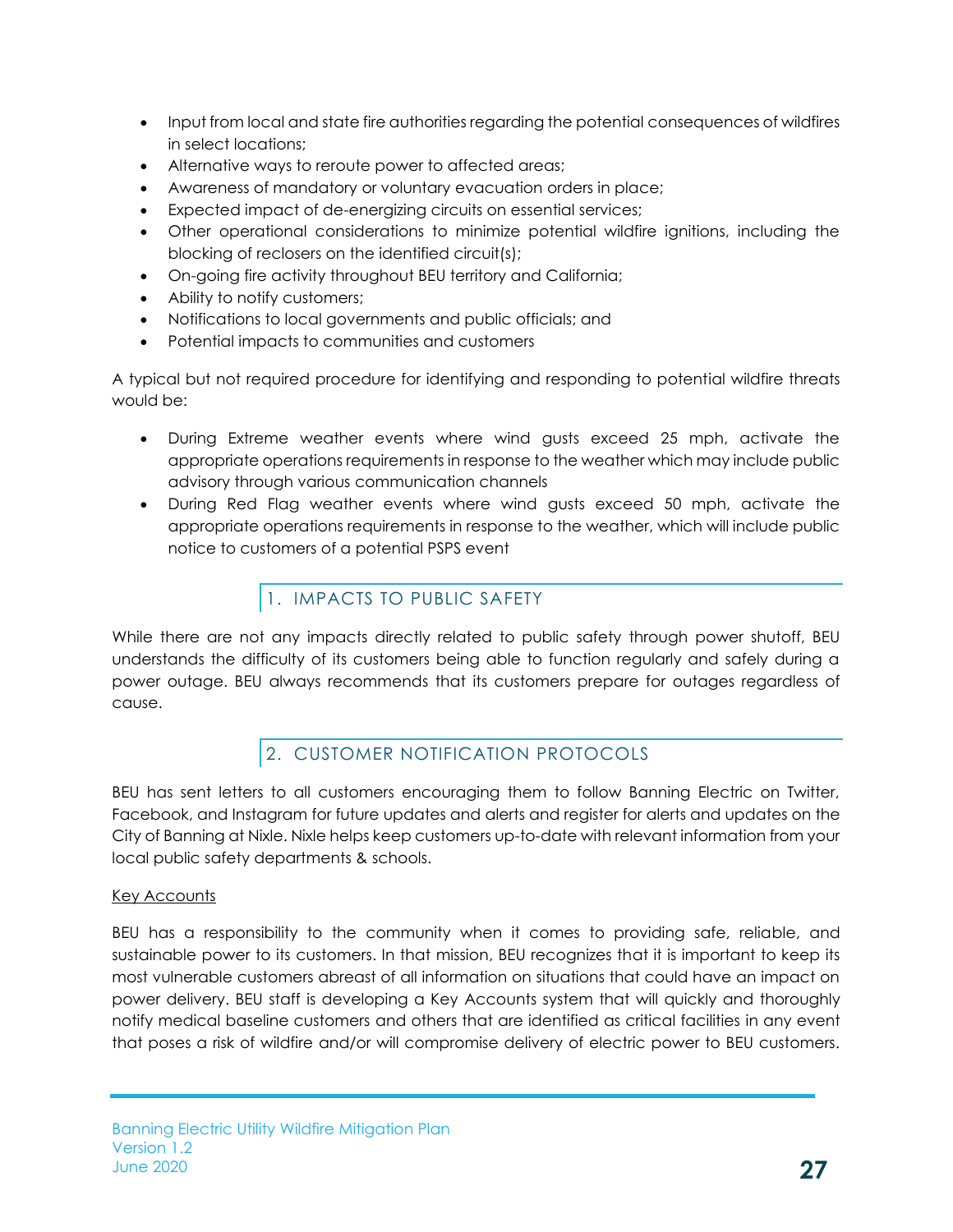Key Accounts will not be limited to only critical care customers; it will include other critical demand customers as well such as first responders, public safety, mass transit, local government, etc.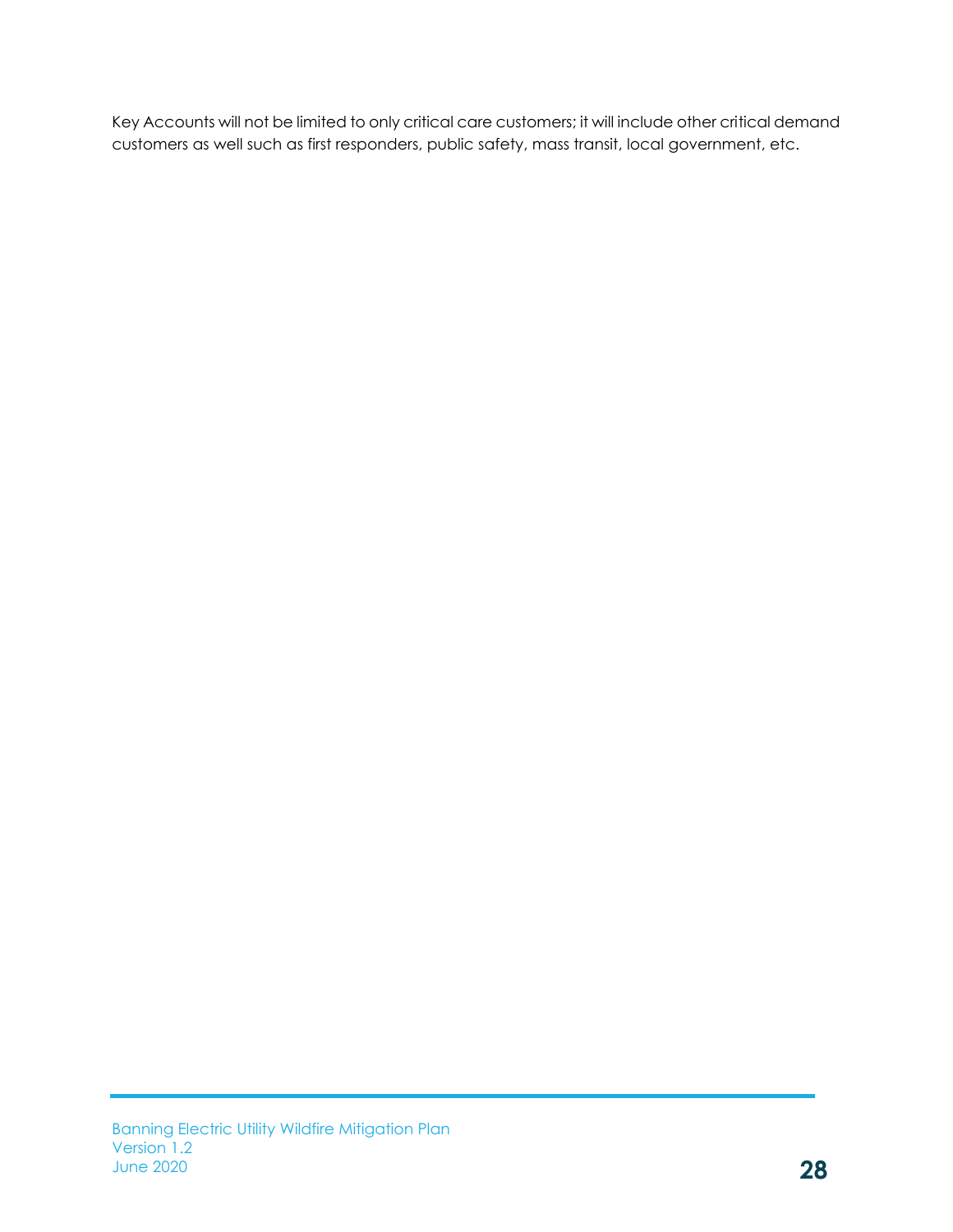# <span id="page-28-0"></span>**VI. COMMUNITY OUTREACH AND PUBLIC AWARENESS**

BEU plans to conduct a series of community meetings within its service territory beginning in the first quarter of 2020 to discuss information on BEU's fire mitigation activities including the potential use of PSPS de-energization protocols. Subject matter expert personnel will be available at these meeting and will deliver information and answer questions related to a variety of topics including:

- Climate change impacts on wildfires
- Grid hardening and other engineering practices
- Vegetation management
- Weather monitoring as it relates to elevated/extreme threat and red flag events
- PSPS protocol
- Safety during outages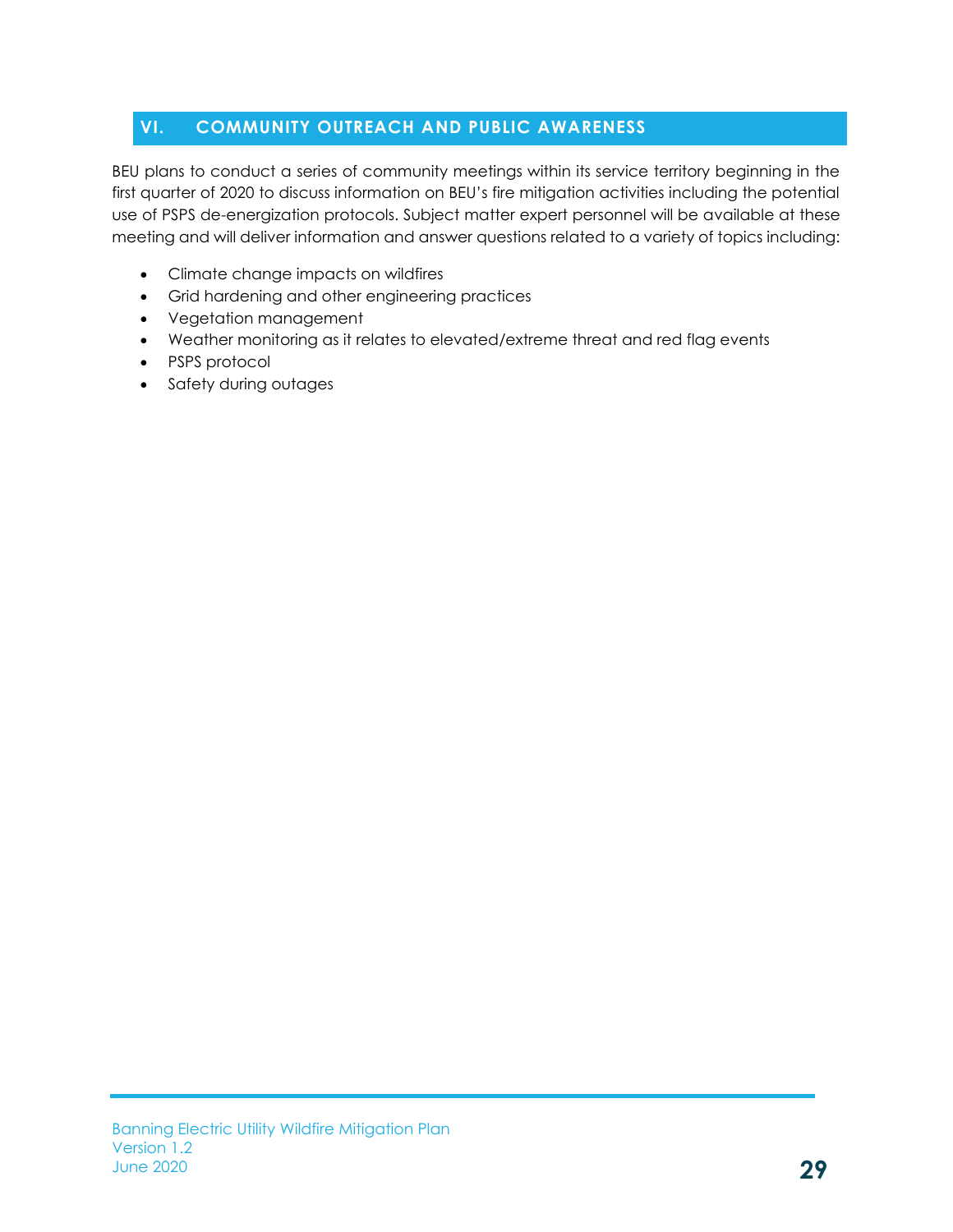# <span id="page-29-0"></span>**VII. RESTORATION OF SERVICE**

If a transmission or distribution line has been de-energized in anticipation of a wildfire threat, BEU troubleshooters or patrollers must perform additional steps prior to re-energization. In an event of a wildfire where distribution poles or transmission structures were burned, additional steps must be taken to rebuild the lines. BEU field crews must take several important steps prior to restoring electrical service after a de-energization event which include:

- Patrol look for vegetation in lines and any obvious damage that may prevent safe energization; notify communication company(ies) if their cables have been affected and relocate if safe to do so
- Repair if equipment damage is found, additional crews are dispatched with new materials to repair or replace damaged equipment after area is cleared of any obstructions
- Test once the lines and poles are safe to operate, crews test the infrastructure by closing the fuse, or breaker to re-energize the power line
- Restore power is restored and BEU provides notification of power restoration to customers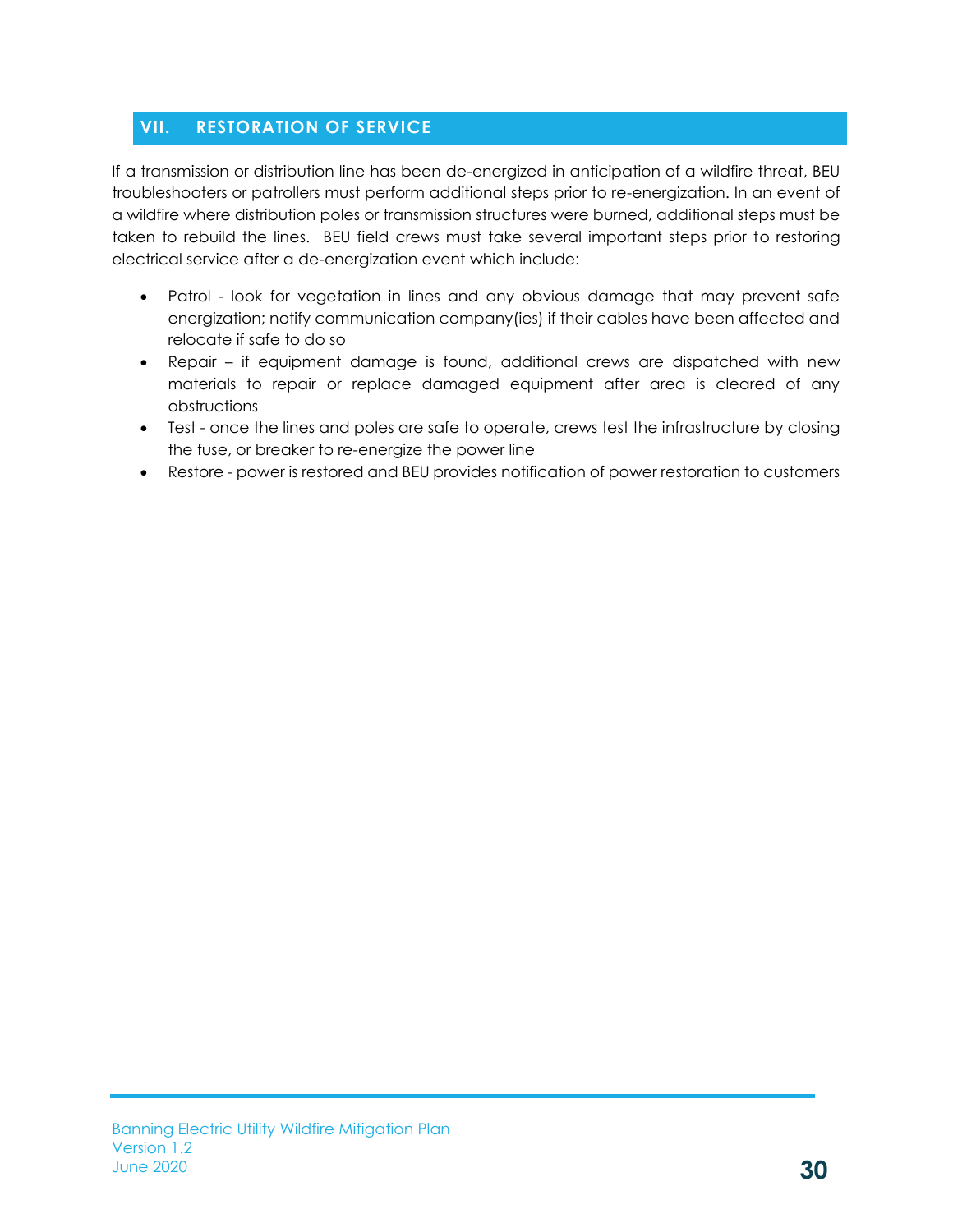# <span id="page-30-1"></span><span id="page-30-0"></span>**VIII. EVALUATING OF THE PLAN**

#### A. METRICS AND ASSUMPTIONS FOR MEASURING PLAN PERFORMANCE

BEU will track two metrics to measure the performance of this Wildfire Mitigation Plan: (1) number of fire ignitions; and (2) wires down within the elevated fire threat areas.

# METRIC 1: FIRE IGNITIONS

<span id="page-30-2"></span>For purposes of this metric, a fire ignition is defined as follows:

- BEU facility was associated with the fire;
- The fire was self-propagating and of a material other than electrical and/or communication facilities;
- The resulting fire traveled greater than one linear meter from the ignition point; and
- BEU has knowledge that the fire occurred.

In future Wildfire Mitigation Plans, BEU will provide the number of fires that occurred that were less than 10 acres in size. Any fires greater than 10 acres will be individually described.

# METRIC 2: WIRES DOWN

<span id="page-30-3"></span>The second metric is the number of distribution and transmission wires downed within BEU's elevated fire threat areas annually. For purposes of this metric, a wire down event includes any instance where an electric transmission or primary distribution conductor falls to the ground or on to a foreign object.

BEU will not normalize this metric by excluding unusual events, such as severe storms. Instead, BEU will supplement this metric with a qualitative description of any such unusual events.

#### B. IMPACT OF METRICS ON PLAN

<span id="page-30-4"></span>This version of BEU's Wildfire Mitigation Plan will be the first such plan completed for the utility. In the initial years, BEU anticipates that there will be relatively limited data gathered through these metrics. However, as the data collection history becomes more robust, BEU will be able to identify areas of its operations and service territory that are disproportionately impacted. During this first year of the WMP, BEU will evaluate the plan metrics and identify potential improvements to the plan.

#### C. MONITORING AND AUDITING THE PLAN

<span id="page-30-5"></span>This Wildfire Mitigation Plan will be presented to Banning City Council. BEU will present this plan to the City Council on an annual basis. Additionally, a qualified independent evaluator will present a report on this plan to the City Council.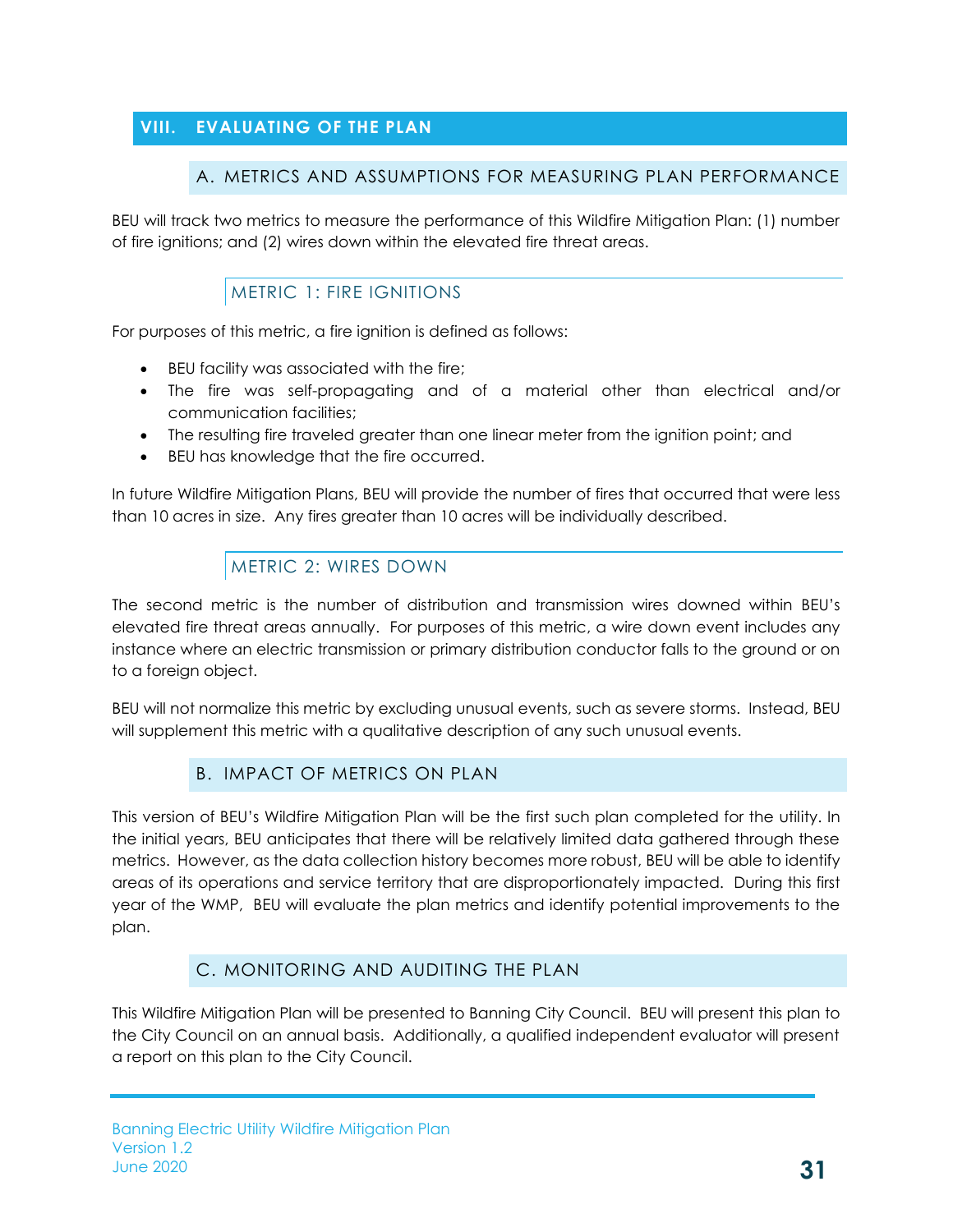# D. IDENTIFYING AND CORRECTING DEFICIENCIES IN THE PLAN

<span id="page-31-0"></span>Each year, this WMP will be reviewed and any noted areas of improvement will be presented to the Banning City Council for inclusion. Specific areas that should be examined include identifying better communication methods with residents in high threat fire areas and identifying better evacuation methods. Evacuation and communication issues are part of the Riverside County's Local Hazard Mitigation Plan (LHMP) and they will be responsible for implementing their plan with BEU's assistance. A primary goal of the City is to implement a mass communication system to help during disasters.

BEU will collaborate with SCE on protocols for notifying residents of Mias Canyon of any potential fire threats. SCE has the ability to make regional notifications of potential PSPS and fire threats and BEU must coordinate any information it releases with SCE to avoid releasing contradictory information.

# E. MONITORING THE EFFECTIVENESS OF INSPECTIONS

<span id="page-31-1"></span>The Wildfire Prevention Plan will be evaluated on an annual basis to assess its effectiveness. This Plan will be judged based upon:

- Number of downed wires in elevated fire threat areas annually;
- Vegetation management in compliance with GO 95;
- Number of compromised poles repaired/replaced annually;
- Feet of non-insulated conductor replaced with insulated/covered conductor in high threat fire areas where applicable;
- Feet of primary and secondary power lines placed underground in high fire threat areas (grid hardening)
- Number of wood poles equipped with fire protectant wrap, coating or barrier in high fire threat areas
- Number of wood poles replaced with fire-resilient poles in high fire threat areas
- Installation of avian protection over equipment connections at utility poles within high fire threat areas
- Number of fires in elevated threat areas caused by BEU's electrical equipment.

BEU intends to do its best at keeping wires from falling, being aggressive with its vegetation management, replacing or repairing all its poles and replace its non-insulated conductor with insulated or covered conductor in the areas that make the most sense, BUE should not be responsible for many, if any, fires in high-threat areas even though wildfires may start in the area due to other reasons.